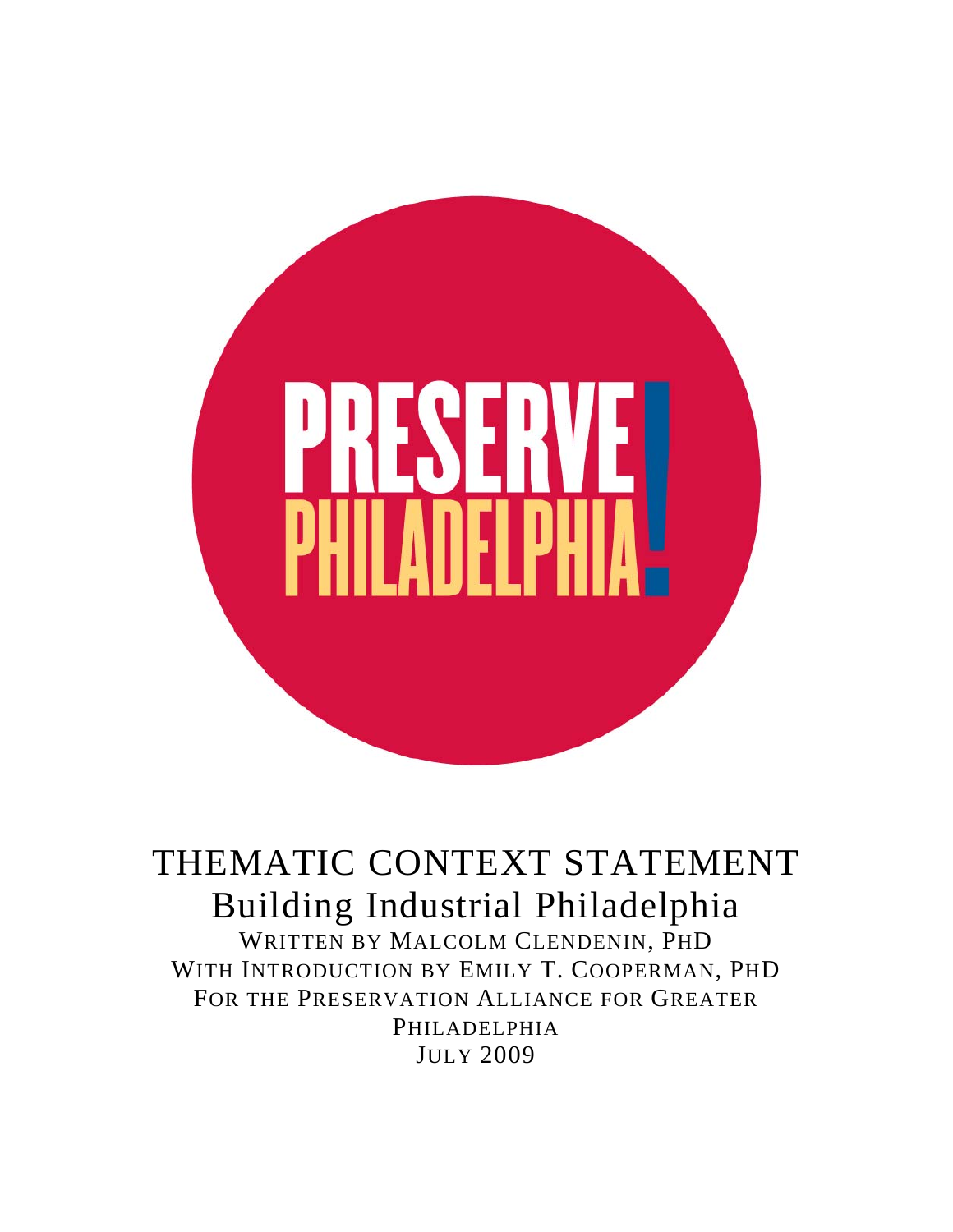

# **BUILDING INDUSTRIAL PHILADELPHIA**

**Written by Malcolm Clendenin, Ph.D. Edited, with Introduction by Emily T. Cooperman, Ph.D.** 

# **I. INTRODUCTION**

Philadelphia's richly deserved reputation as the "Workshop of the World" is largely based on its international eminence in manufacturing in the late nineteenth and early twentieth centuries. Industry – the production of "hard" goods and the refinement of raw materials – has been a key force in both fueling the city's economy and shaping its built environment since the immediate aftermath of the establishment of subsistence farms by European immigrants in the second half of the seventeenth century. While the city is justly significant on the world stage for its eighteenthcentury political history and eminence in the early national culture, the vast majority of the physical city as it survives today was shaped by industrial production in the nineteenth and twentieth centuries, the wealth it produced, the peoples it brought to Philadelphia, and the infrastructure it both necessitated and enabled. The city's recognized "public" face arguably consists largely of its eighteenth and early nineteenth-century downtown core, and, to a certain extent, the later developments in Center City nearby by virtue of adjacency. What might be called its "private" reality is that the city as it exists today would not exist without Philadelphia's industrial production in that later period.

Tourists see an early American reality that is far more authentic than that in Williamsburg, but the vast majority of Philadelphia citizens live in that private city shaped by the forces of the "Workshop of the World." In addition to the many manufacturing facilities themselves that can be found throughout the territory within the city limits, neither the tens of thousands of houses (most of which were constructed as speculative rows, a phenomenon itself of Philadelphia culture) outside of Center City, nor the historic social, cultural, and recreational institutions built for those who came to work in the city would exist without the formidable economy that attracted them.

In addition to the vast local significance that Philadelphia's industry has in shaping most of the city of today, it was also a regional and national force in a number of ways. One in particular should be noted. The importance of the quality, quantity, and innovative new types of Philadelphia's industrial products is remarkable by itself. A nationally significant strain of industrial innovation, however, is intimately linked to the level and types of the city's production. These innovations span all of the periods of the city's industrial development, beginning with Oliver Evans's continuous process flour mill, continuing, most notably, with Josiah White's exploitation of anthracite coal which shaped steam power and steel manufacturing. The nineteenth century saw the founding of a remarkable organization for the transfer of technological innovation, the Franklin Institute, the adoption and spread of industrial standardization through the leadership of William Sellers and the Pennsylvania Railroad, and the quantum leaps in workplace efficiency that would affect industrial facilities created by Frederick Winslow Taylor at Sellers's Midvale Steel plant.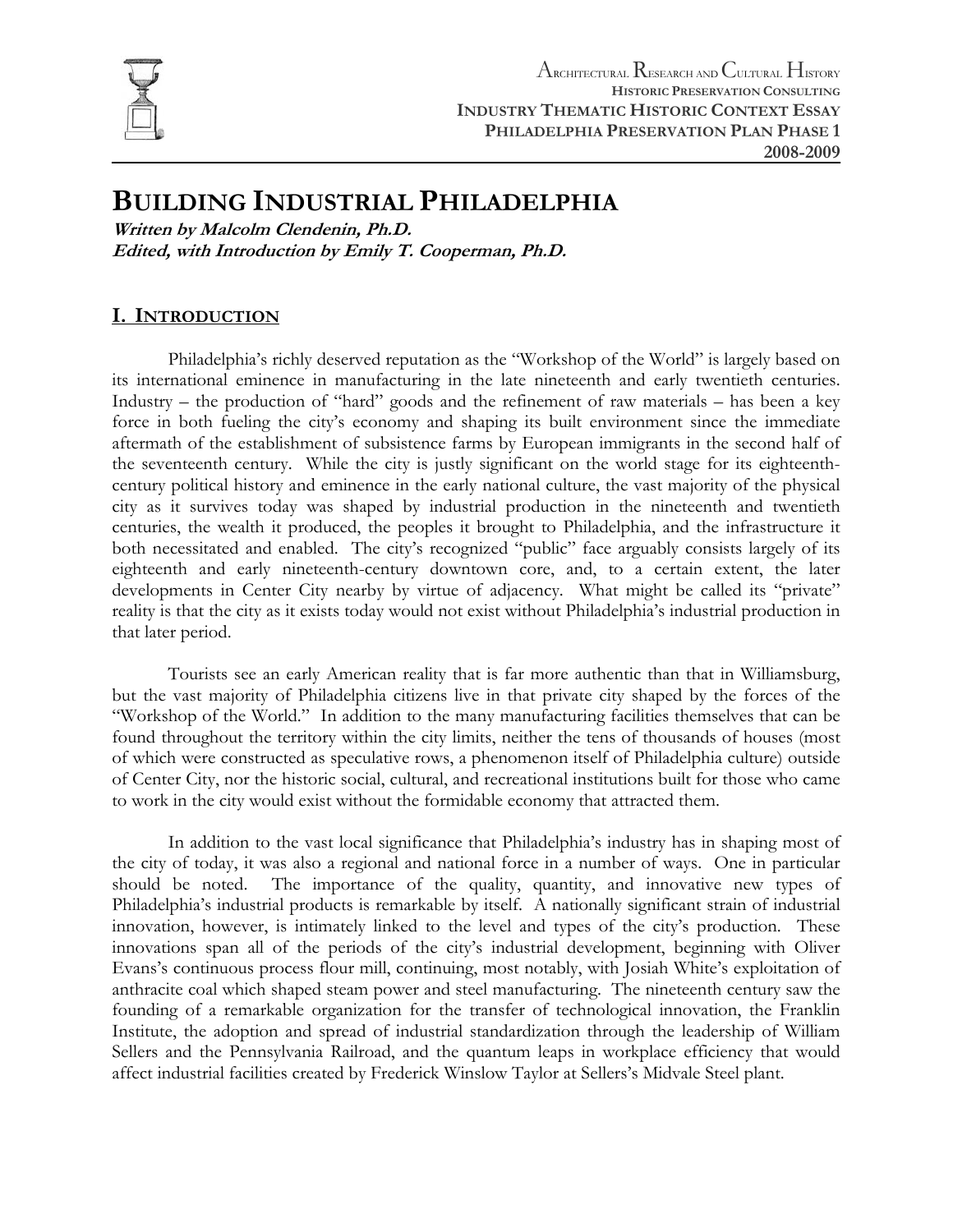

# **II. PERIODS OF DEVELOPMENT**

The location, type, and scale of industry, industrial facilities, and Philadelphia's related urban fabric were shaped by several key, inter-related factors. First among these was the matter of the source of power used to drive the machinery that produced finished goods and refined raw materials. To put it somewhat simplistically, the source of power for larger facilities changed over the course of the city's three-century history from water to electricity, with steam power in between. This "progress" was not always linear, and the use of power sources overlapped in many locations. The type of power also related to the type and scale of production: it should be noted that smaller production facilities relied on human power in the form of foot-treadle driven belts until well into the nineteenth century.

Not surprisingly, the availability of open, often relatively inexpensive land greatly informed the places where Philadelphia industry grew. One of the key factors in this from the very beginning of Philadelphia manufacturing was the noxious byproducts and inhospitable environment (in the form of foul odors, for example) that industry brought to already established residential portions of the city.

Another key factor was transportation – the facility to move goods to market. Again, water (both in the form of natural streams and rivers and man-made canals) was generally the earliest principal means of transporting goods of any bulk or quantity (although Philadelphia's earliest roads certainly also played a key role). The locations of horse-powered, and later steam-powered railroads played a substantial part in the construction of new industrial facilities in the nineteenth and early twentieth century. Finally, the advent of highways and trucking in the twentieth century spurred changes in locations, as well as ultimately assisting in the decline of the city's industry in providing access to undeveloped sites outside Philadelphia's limits.

# Late 17<sup>th</sup> through mid-19<sup>th</sup> Century: **Water Power, Extraction and Refinement, and Artisanal Shop Production**

The earliest phase of Philadelphia's industry was shaped by the extraction, refinement, and processing of agricultural products and natural resources, as well as smaller-scale artisanal production. In contrast to other areas within the American colonies, Philadelphia's geographic environment was propitious not only for highly productive farming, but also provided plentiful natural materials for building in the form of old growth timber, suitable stone (including "Wissahickon schist" as well as granite and marble), and abundant clay beds conducive to brick burning. Most important, however, for the city's first wave of production, was the natural advantage given by the city's location on the fall line of the Delaware watershed, which, outside of the flat river plain of Center City and most of South Philadelphia, provided multiple opportunities for waterpowered mills, thus leading to the early settlement in Frankford, for example. With the exception of Baltimore, no other city had such propitious physiographic circumstances for water power among the eastern colonies.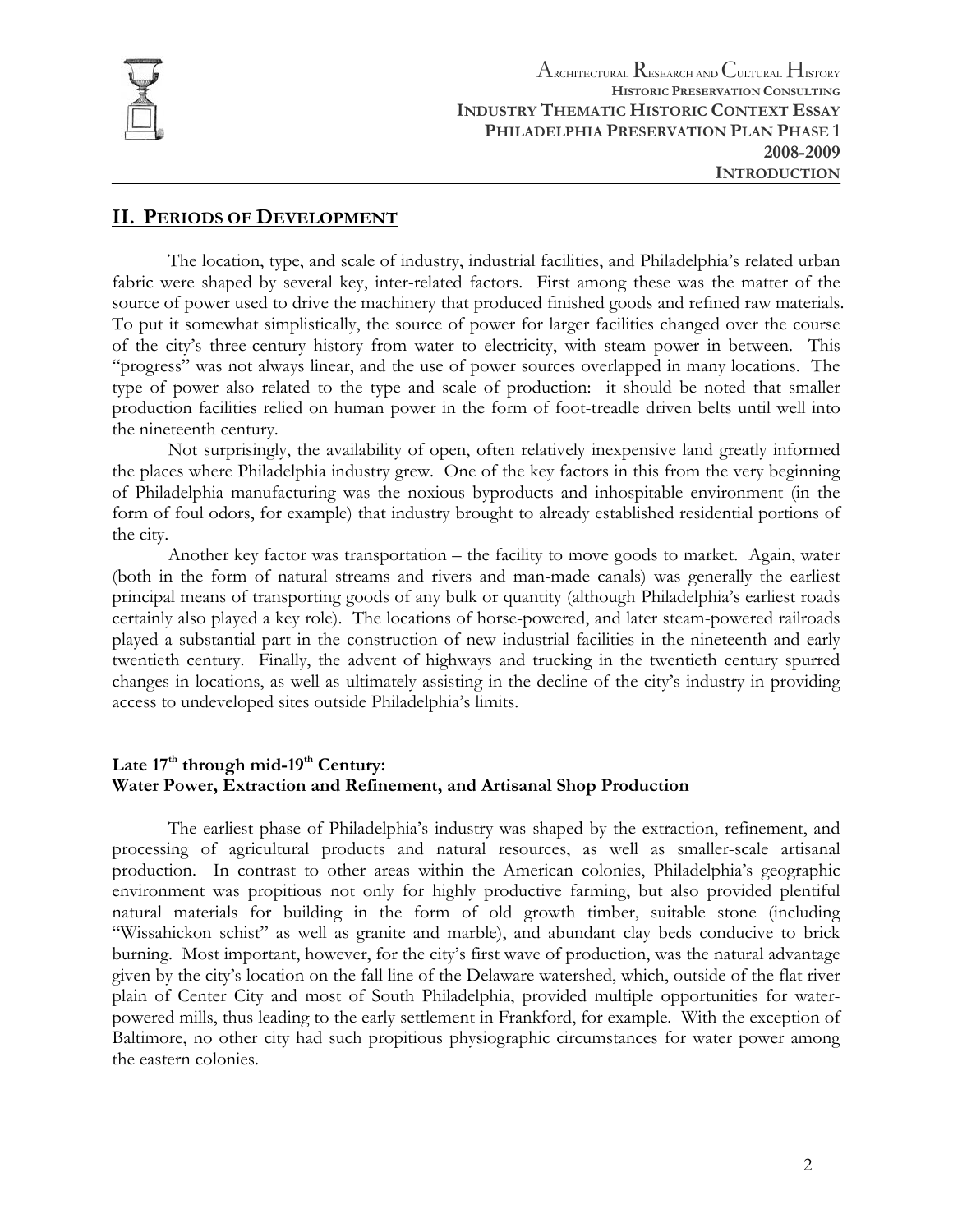

Water power was quickly put to use in the earliest phases of the city's development in the refinement of agricultural products (the Evans mill is the quintessential example) and extraction and refinement natural resources, such as timber and stone. The Rittenhouse paper mill is arguably the most famous example of the latter.

Within the denser part of residential development in the original city and along the Delaware River, small-scale, artisanal production became the norm in the eighteenth century. Philadelphia's prominence in the colonies and young nation in furniture and furnishings production is the most salient example of this, although textile production, again, principally human-powered, was predominant.

# **Early 19th Coal, Canals, and Steam**

The transition from water to steam as the primary source of power in manufacturing was closely related to the discovery by Josiah White in 1815 of the method for exploiting the potential of anthracite coal. Anthracite, which burns hotter than bituminous coal, provided greater energy for steam engines and was also key in the higher temperatures necessary for the production of steel. White and his partners' Schuylkill Navigation canal on the Schuylkill of roughly the same period not only provided a means of transporting coal more efficiently from upriver but also enabled a great expansion of water power to Manayunk, which soon became a concentrated area of mills. Other canals within the city limits, including the channelized Cohocksink Creek in Northern Liberties, similarly gave water power to mills in the first half of the nineteenth century. The channelization of the Schuylkill also provided the city with its first reliable public water through the creation of the Fairmount Waterworks.

Steam power began to be more widely used by the 1840s, when the first rail lines were also beginning to be used in the city. One of the factors that kept Manayunk production high well into the twentieth century, for example, was the establishment of railroad lines along the Schuylkill, including Philadelphia's first – the Philadelphia, Germantown and Norristown Railroad, which reached Norristown in the 1830s.

# The late 19<sup>th</sup> through mid-20<sup>th</sup> Centuries: Railroads, Electricity, and Highways

Although steam continued to serve as the primary source of power until the widespread distribution of electricity at the end of the nineteenth century, railroads increasingly became an important factor in the location of factories in the city in the period after the Civil War. The main Reading and Pennsylvania Railroad lines, particularly in North Philadelphia and adjacent areas such as Nicetown, served as the spines for the location of new facilities. With the advent of motor vehicles and truck transportation in the twentieth century and related construction of highways within the city limits, these transportation spines also increasingly became areas of those new industries that were established after 1900. These became fewer and fewer as the century reached its mid-point, and dwindled to virtually nothing as the early twenty-first century arrived.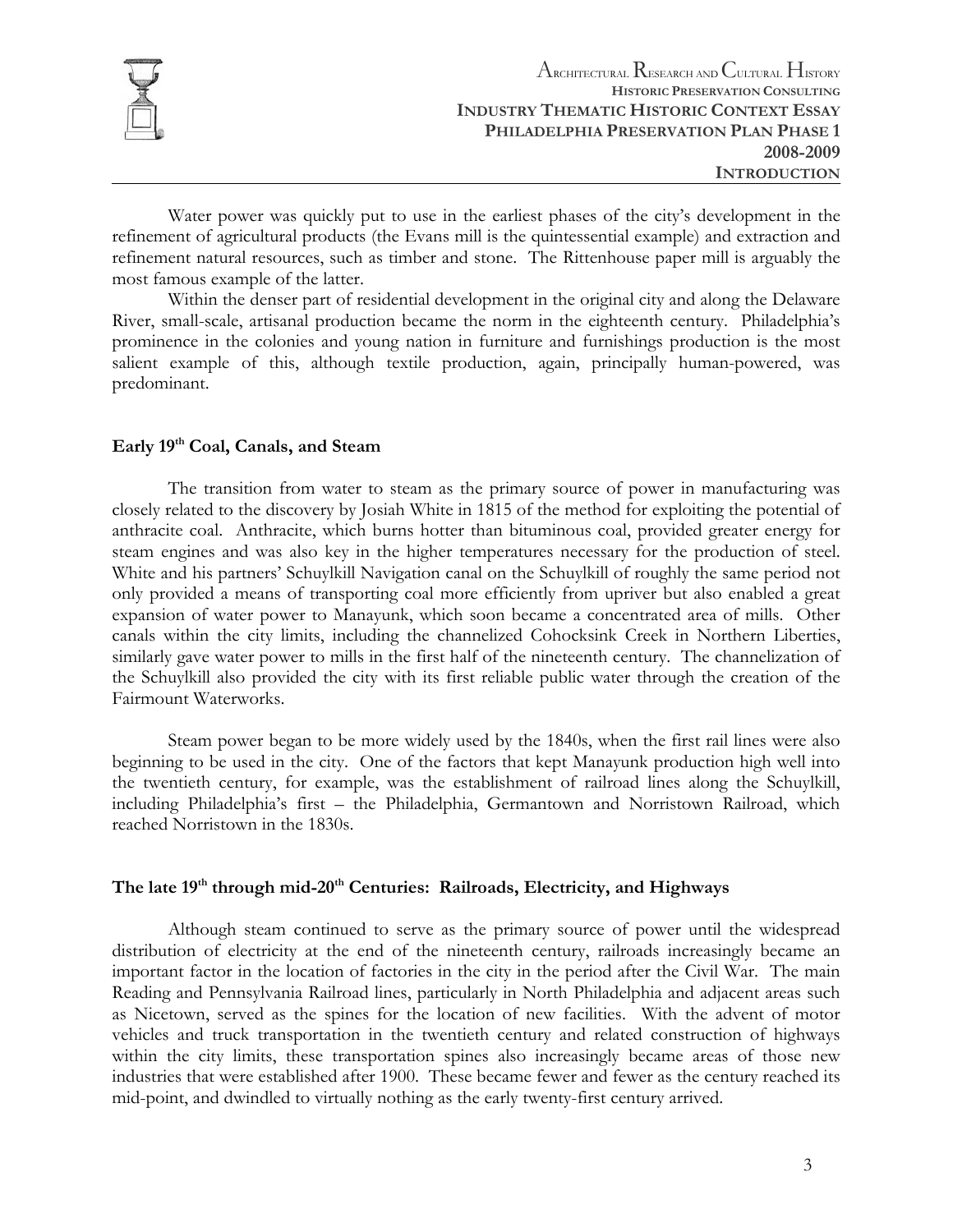

# **20th and 21st Centuries: The Exodus of Industry**

Industry deserted Philadelphia slowly but inexorably after the 1920s. The Depression only partially accounted for this, and although the Second World War increased manufacturing volume for a time, the exodus resumed even more dramatically in the 1950s. One of the factors was the growing importance in industry of scientific research that could best be conducted by giant corporations with multiple plants. Philadelphia industry had been composed of a huge number of smaller firms, but few of them could maintain a market share in the new environment.

Another cause was the architecture: Philadelphia's multistory loft buildings were no longer desirable for business (though a number were converted to residential use after the 1970s). Companies had come to prefer one-story structures that could accommodate long assembly lines and vast, uninterrupted floor areas. And as buildings aged, it was cheaper for companies to sell them and build new, more technologically advanced ones in semirural industrial parks, where real estate was relatively cheap, than to revamp the old structures.

Another major factor was the cost of doing business in the city. Apparel and textile makers, which had been the largest segment of Philadelphia's industry at the beginning of the twentieth century, were particularly dependent for their competitive edge on keeping labor costs low, and therefore were prone to move their operations to other regions, particularly the South and overseas. There was far less unionization in the southern states, and in addition the cost of living was generally lower there, which meant less upward pressure on wages. Thus, companies that established factories in the Carolinas, for example, could significantly reduce labor costs.

Going hand-in-hand with this departure of firms was a perceived decline in the quality of life in inner-city Philadelphia. This reflected a trend across numerous large urban centers in the U.S., particularly in the Northeast and Great Lakes. Residents fled old neighborhoods of rowhouses, which only further contributed to the undesirability of those neighborhoods, and it would take several decades before new sectors of the population would rehabilitate even some of them. The prosperity that had led to home ownership for workers in vast areas of the city became a trap once mortgages were paid off, and many houses were simply abandoned, particularly in North Philadelphia. Corporations began to prefer locations outside the city which were perceived to be safer, where real estate for their plants was cheaper, where fast traffic routes for shipping by truck were more accessible, and where suburban living was nearby for their work force.

Fortunately America's first great industrial capital did not spiral into a general decline as did such cities as Detroit. But the city of Philadelphia did change markedly into a service-oriented and retail-oriented economy in which industry will probably never again play such a big role. It does still retain an architectural record of American industry over three centuries to testify to the prodigious magnitude and range of the city's former production.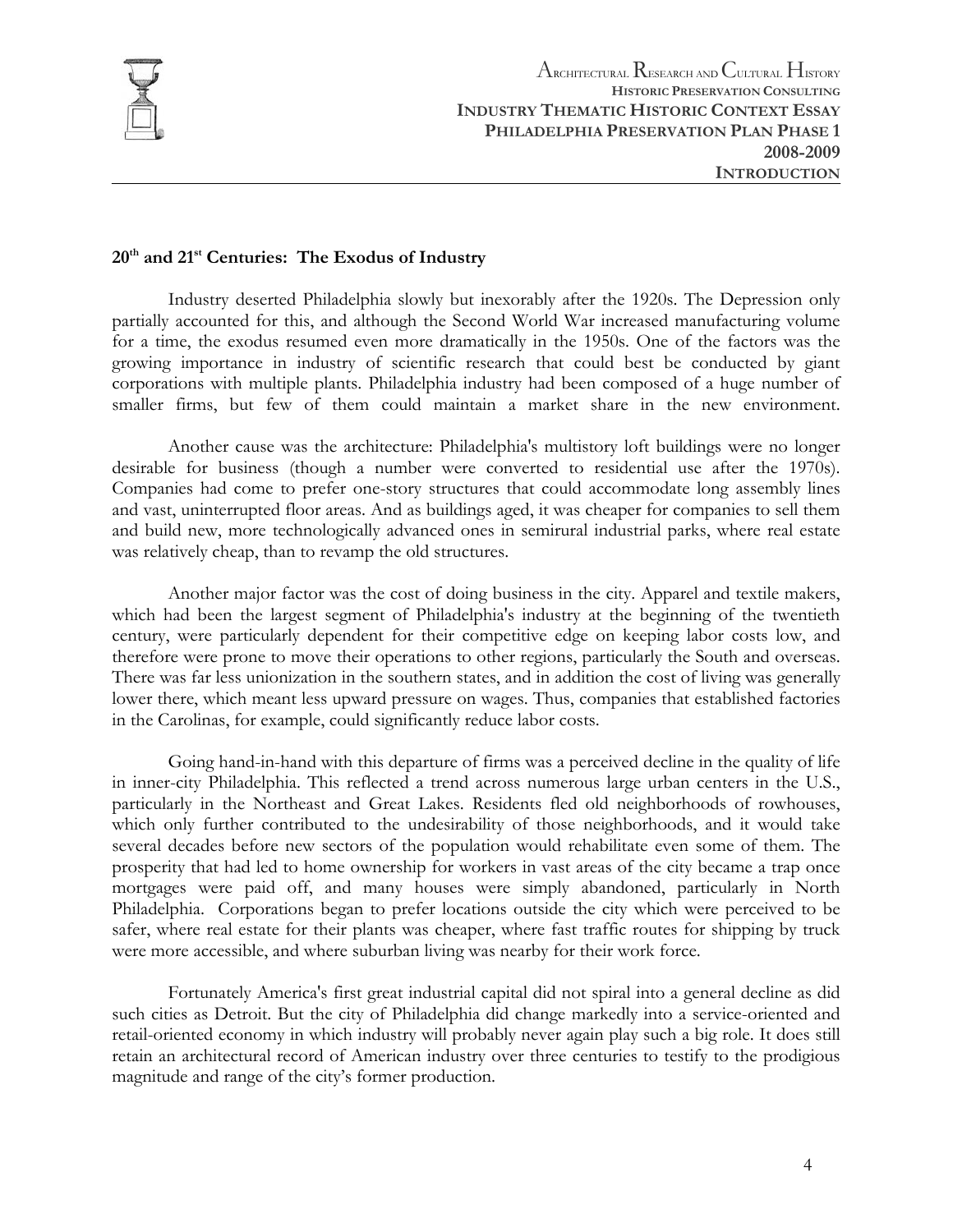

ARCHITECTURAL RESEARCH AND CULTURAL HISTORY **HISTORIC PRESERVATION CONSULTING INDUSTRY THEMATIC HISTORIC CONTEXT ESSAY PHILADELPHIA PRESERVATION PLAN PHASE 1 2008-2009 INDUSTRY BY AREA**

# **III. INDUSTRY BY CITY AREA**

Philadelphia's built environment reflects a wide spectrum of developments that shaped American industry over the past three centuries. Unlike most American cities, where development centered around one type of product, Philadelphia was marked until the 1940s by a remarkable diversity of manufacturing. Even within a particularly significant sector such as textiles, products covered a vast range: socks, carpets, blankets, rope, silk stockings, laces, upholstery, sweaters, surgical fabrics, military uniforms, draperies, and raw yarns of every kind. At the same time, Philadelphia excelled at hard goods such as tools, furniture, automobile bodies, locomotives, ships, precision instruments, and toys. On the most massive scale of all, chemical plants, refineries, electrical generating, and freight handling developed along the Delaware and Schuylkill Rivers.

The original City of Philadelphia, which roughly corresponds to today's Center City, had little water that was suitable for powering mills because of its relatively flat geography, so industry was pushed to areas that were on the periphery of the city proper in the early days except at the smallest scale of production. In contrast, the more varied topography within Philadelphia County was conducive to the fall necessary to effectively move water wheels. The many streams and creeks that fed into the Schuylkill and Delaware rivers quickly became the locus of industrial uses that aided settlement and agricultural life, such as the grinding of grain for flour, the processing of trees for lumber, and the extraction of stone from quarries for building. When steam power was developed for factory use by the 1840s, in large measure because of the discovery of the potential of Pennsylvania Anthracite coal, manufacturing was no longer necessarily tied to inland waterways. At the same time that steam power was beginning to be exploited extensively, the city grew enormously, enlarging its boundaries through the Consolidation Act of 1854 to take in the whole of Philadelphia County. This new territory included mills almost every kind of manufacturing. Though many sites have disappeared, Philadelphia still possesses a significant concentration of representative American industrial architecture.

# **1. CENTER CITY**

Dock Creek (a tidal inlet formerly located where approximately Dock Street is today), which emptied into the Delaware, was the site of the earliest industry that required relatively fast-running water. But as the city developed over its first century between 1680 and 1780, activities that generated unappealing by-products like tanning, and the firing of kilns for potting, and brick making were pushed northward into Northern Liberties, and west to the Schuylkill, because they were less acceptable in residential areas. For example, Antony Duche, who operated a kiln on Chestnut Street not far from the State House in the 1760s, was pressured to move. Thomas Sparks well-known, surviving Shot Tower, was built in 1808 on Carpenter Street in Queen Village, slightly south of the city limit to produce lead shot.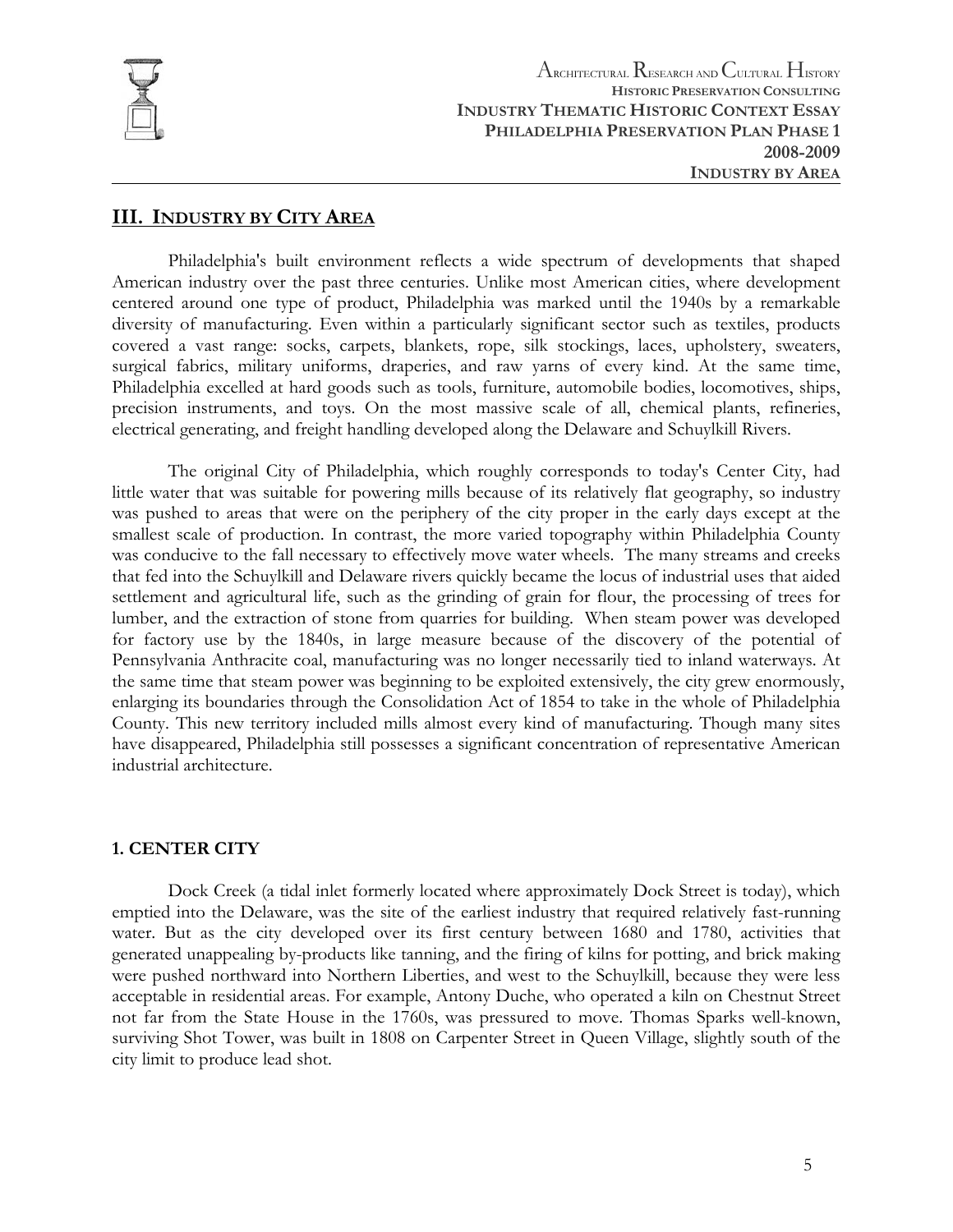

Eighteenth-century Philadelphia, with plenty of old growth trees near at hand, had become an important shipbuilding center by the early eighteenth century. Shipyards such as William West's, located on what is now Delaware Avenue at the foot of Callowhill Street survive only in sub-surface remains, and are brought to light only through such excavations as those that revealed wooden shipways in the twentieth century in a parking lot.

Many long-running businesses that began in what is now known as Old City gradually moved westward as land prices increased with the expansion of the city's settlement from the Delaware. Typical of this pattern of movement was the Wetherill Paint and Chemical Company, which started as a small textile firm in Old City in 1775. As part of the textile manufacturing process, the company branched out into hardware and paints and dyes, and by 1809 was manufacturing white lead, an important ingredient for building paint, at 19 South 7th Street. Shortly afterward, a new factory was erected at 12th and Cherry streets. The company operated there until 1848 when it opened a new facility on the west bank of the Schuylkill between Chestnut and Walnut streets.

From the early 1700s until the 1920s, Philadelphia was a leading center for all kinds of textiles. William Calverly made the first carpets in America in Loxley's Court in what is now Old City in 1775, the same year the spinning jenny (a multi-spool spinning wheel invented in England in the 1760s) arrived. A key impetus that pushed Americans to do their own cotton and woolen spinning, rather than importing such goods, was the nation's attempt to avoid exchange with Great Britain, just prior to and during the War of 1812.

Most of the loft buildings still to be seen in Old City originated as sweat shops producing clothing, for example the Leland Building of 1855 by Stephen Decatur Button at 37-39 South 3rd. In the late nineteenth century, clothing was Philadelphia's most important industry, followed by boot and shoe manufacturing and sugar refining. This last specialty is remembered today in the "Sugar House" casino created for the former site Jack Frost Sugar site at Shackamaxon Street. Small-scale textile manufacturing facilities continued within the original city limits well into the twentieth century, particularly in areas that were less desirable as wealthy residences. Examination of real estate atlases indicates that small factories could be found in what is now Chinatown and the Washington Square West neighborhoods long after other areas of the city had become better known for larger industrial facilities. One of the sectors that survived very close to downtown was the printing and publishing industry in the area between Washington Square, Broad Street, South Street, and Spruce Street, where a number of surviving buildings testify to the former presence of this particularly sector. In addition to those that served printing and publication, large industrial buildings were occasionally being inserted into Center City as late as the 1890s, such as the S. S. White Dental Manufacturing Company on S. 12<sup>th</sup> Street between Walnut and Locust streets.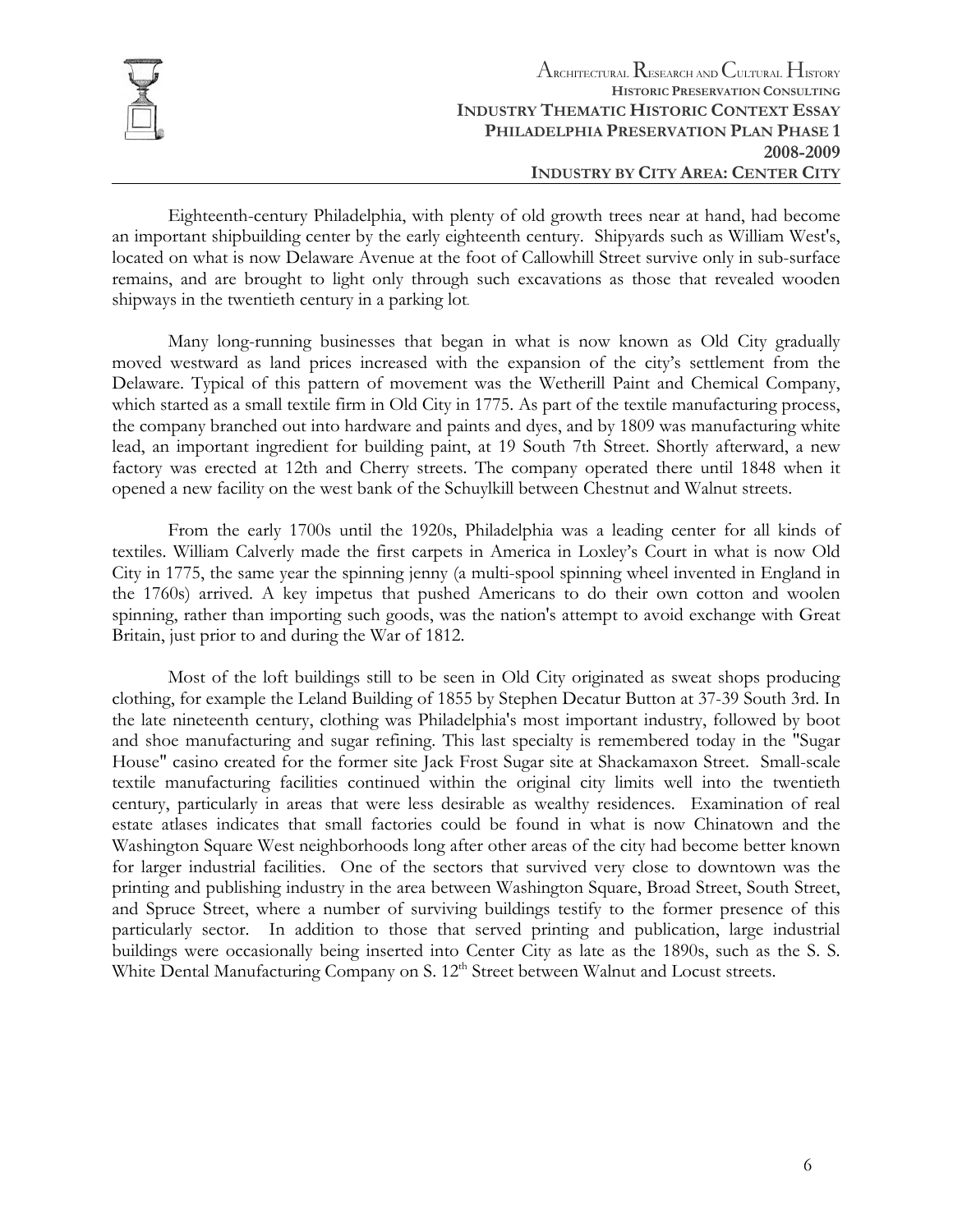

# **2. MANAYUNK, THE SCHUYLKILL, AND WISSAHICKON VALLEY**

#### **Manayunk**

The textile village of Manayunk emerged during the 1820s and 1830s, transforming the rural quiet of the banks of the Schuylkill. Since the early eighteenth century, small-scale industry, including paper-making and stone quarrying, had been conducted on the many small streams that lead into the Schuylkill in the ravines between uplands along the river in the vicinity of Manayunk. The Schuylkill Navigation Company, by constructing locks, canals, dams, and ponds, made the river navigable from Fairmount to Schuylkill County's coal fields. A substantial by-product of the Schuylkill Navigation, however, was the water power the company sold along the Manayunk Canal. When the Flat Rock Dam was completed in 1819, it created a fall of 26 feet, providing the power to turn multiple, large waterwheels on this portion of the Schuylkill and thus enabled textile manufacturing on a significant scale.

The Navigation Company's heyday was the mid-nineteenth century, before the railroads took over transportation of goods and people along the Schuylkill. The company was the primary means of transporting anthracite coal from the west and north and helped make Philadelphia a major coal exporting hub. When steam-powered factories spread in the 1840s, some of this coal was used to power them in Philadelphia and its environs. Mill owners began to install steam engines in the 1850s to give themselves the security of continuous power in dry periods when the river currents were unreliable. The appearance of the steam engine also enabled manufacturers to build mills not dependent on waterways at all, as James Kempton did in 1847 when he constructed Manayunk's Blantyre Mills in addition to his water-powered mill.

One of the significant factors that effected mills in Manayunk and elsewhere -- including the Dobson Mills on the river below Manayunk -- was the Civil War, which created a huge demand for uniforms, blankets, and other military fabrics. Simultaneously, it cut off much of the shipment of cotton from the southern agricultural states, so Philadelphia's cotton mills largely converted to wool during the war, and there was a new spur to mechanization of the processing of wool. Some firms amassed huge profits supplying the Union government with war goods.

A number of mill buildings in Manayunk testify to the period of the aftermath of the war. The T. Kenworthy and Brother's two mills at Pechin Street and Shurs Lane of 1876 survive, as does Robert Wilde's carpet yarn mill in 1884 at the corner of Leverington Avenue and Hamilton (now Wilde) Street. In 1880 the Wilde brothers, John and Thomas, of a different Wilde family, leased a floor from S. S. Keely's Enterprise Mill and then built their own three-story mill along Cresson Street at Ridge Avenue. Between 1870 and 1890, Sevill Schofield filled a parcel of land on both sides of the canal with stone structures of four and five stories. His Economy Mills became the largest textile complex in Manayunk. To the south, John and James Dobson operated an enormous complex in East Falls.

A distinctive feature of Manayunk still evident today is the worker housing that spread higher and higher up the hill as the factories grew ever more numerous. In the early decades of the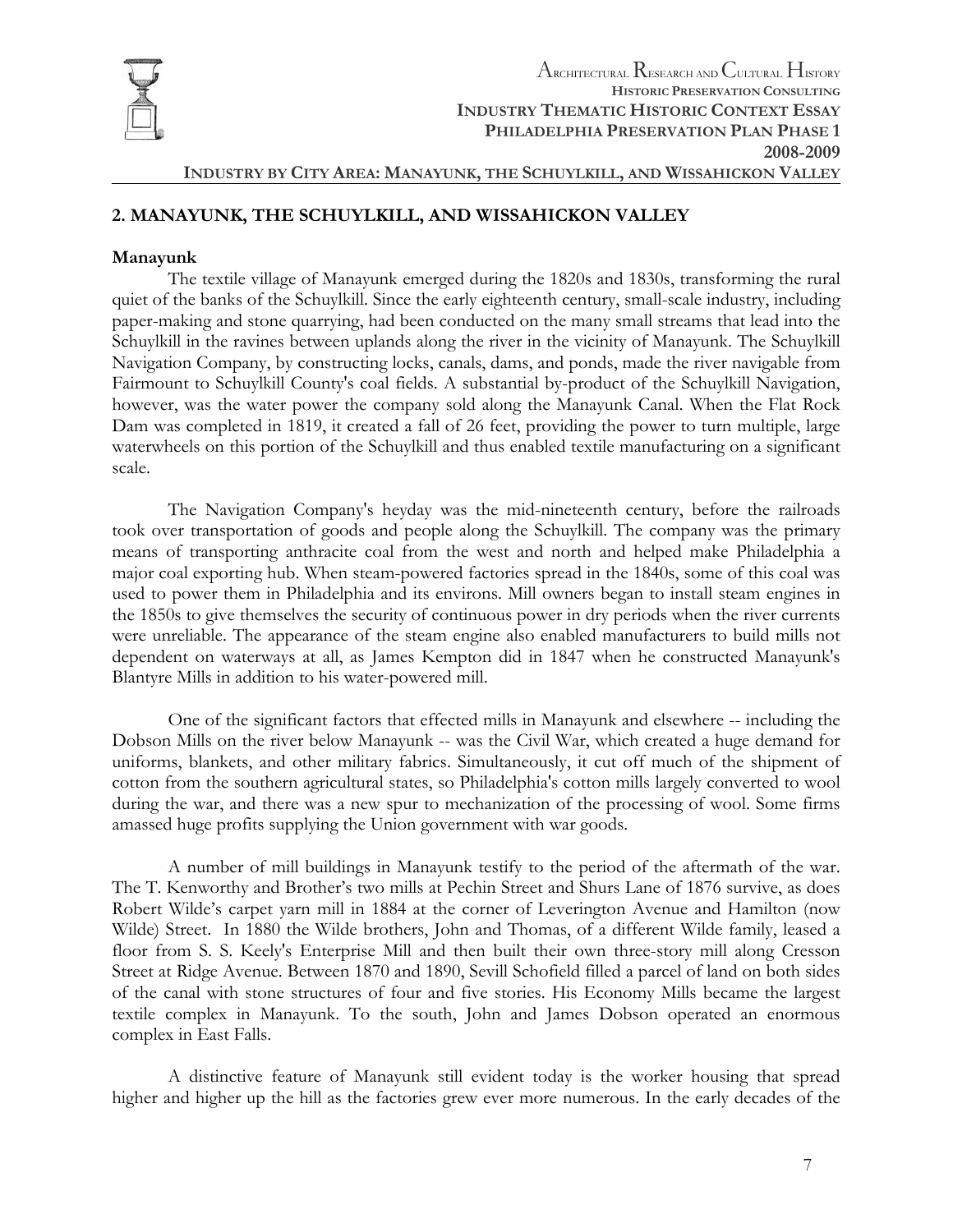

# **INDUSTRY BY CITY AREA: MANAYUNK, THE SCHUYLKILL, AND WISSAHICKON VALLEY**

Industrial Revolution, young children worked long hours in the mills, but gradually laws were passed that raised the minimum legal age for employment, and then required children to attend school. Their places were filled by a new sector of cheap labor: waves of immigrants, who came at the turn of the century from Italy and Eastern Europe above all.

In the early twentieth century, Manayunk's production continued to grow. Robert Krook Carpet Yarn built a new factory at 4120 Main Street in 1912, followed by Fred Pearson, who attached a five story brick mill onto what had been Robert Wilde's earlier stone mill. Up the hill, the Kaufman Plush Company constructed a five-story complex at Pensdale and Mitchell Streets, while the Manayunk Plush Manufacturing Company built a three-story facility at Umbria and Lemont Streets. Manufacturers of plush, a velvet of cotton, linen, or wool, became more numerous to supply a growing upholstery market. The firm of Collins and Aikman sold wool plush to the automobile industry for car interiors, itself an important Philadelphia sector concentrated on North Broad Street.

Textiles dominated Manayunk up to the Depression. One mark of the strength and size of Manayunk's textile production was the creation of the Philadelphia College of Textiles and Science (now Philadelphia University), established nearby in East Falls to train employees and managers. Although textile making dwindled in the 1930s, industry in the area did not die altogether. The Pencoyd Iron Works in Manayunk survived, later absorbed by the American Bridge Company.

The third significant type of manufacturing in Manayunk, paper production, remains active today. It began on the canal in 1827 in the Samuel Eckstein Mill, near the present intersection of Main Street and Leverington Avenue. In 1828 the McDowell Paper Mill was constructed at the present site of Connelly Container Corporation. In 1864 it was sold to William H. Harding, owner of the *Philadelphia Inquirer.* Harding expanded the mill to produce paper for his publications. Connelly Container Corporation has owned the property since the 1940s, and still ships massive rolls of craft paper, each weighing several tons, across the river to the site of the Pencoyd Iron Works, which is now the location of Connelly Container's box factory.

#### **The Wissahickon Valley and Chestnut Hill**

Manayunk forms only part of the story of the Wissahickon Valley, which became a cradle of industry in the eighteenth century long before steam power had been developed. In those days the availability of strong currents in streams and rivers defined where mills could be located, so only certain parts of the Philadelphia area became industrialized in the eighteenth century. The Wissahickon and its tributaries provided power for more than 50 mills, almost half of which lay within the limits of today's Fairmount Park. The massive increase in construction over the past 300 years along the Wissahickon watershed has affected the flow of water in its streams, so today the raw power that turned the wheels of so many mills can only be seen after a storm or heavy rainfall.

Richard Townsend is recorded to have built a grist mill and a saw mill at the mouth of the Wissahickon between 1686 and 1689, and to have sold it to Andrew Robeson and Charles Saunders in 1690. That year the first paper mill in the American colonies was built on Paper Mill Run for Wilhelm (William) Rittenhouse, near what is today Rittenhouse Street and Lincoln Drive. Paper Mill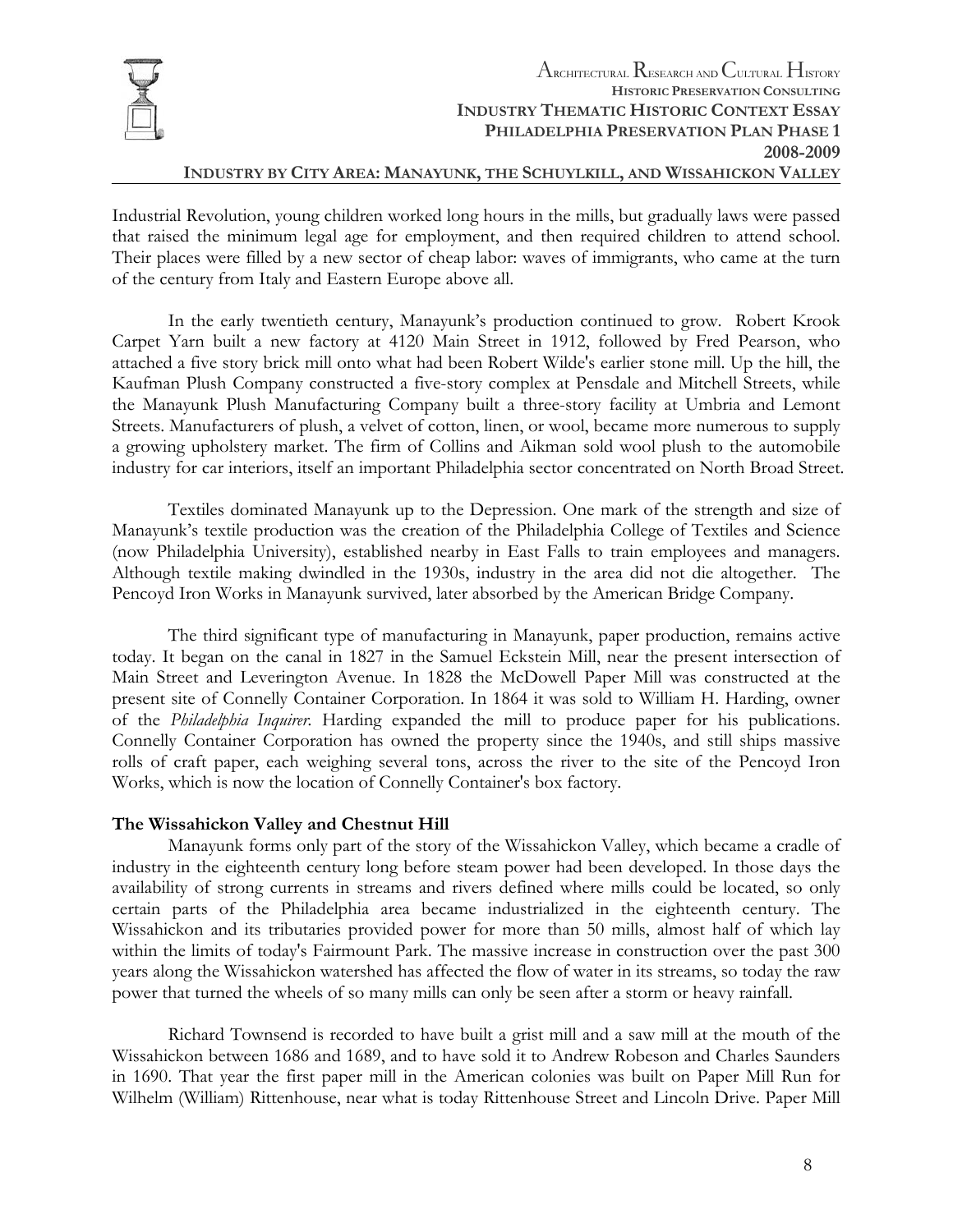

# **INDUSTRY BY CITY AREA: MANAYUNK, THE SCHUYLKILL, AND WISSAHICKON VALLEY**

Run was a small tributary of the Wissahickon. Nicholas Rittenhouse carried on the papermaking tradition, housing his workers in an enclave known as Rittenhousetown. By 1746, a dozen waterpowered sites were situated on the creek. The vast majority of these, and of those further upstream on the Wissahickon, were demolished after the incorporation of this area into Fairmount Park.

Today there is little evidence of the nineteenth-century establishments that once thrived where Fairmount Park now stretches. The Park Oil Refinery at 38th Street and Girard Avenue was small, but the much larger Belmont Petroleum Refinery was constructed in 1865 just north of the Columbia Bridge. Smaller manufacturing facilities lined both the Wissahickon and the banks of the Schuylkill and threatened the quality of the city's water pumped at Fairmount. The threat which such industries posed by polluting Philadelphia's water supply were important factors in the official founding of the park in 1867. A large part of the massive Powers & Weightman site that extended from Falls Bridge almost to the Wissahickon, and produced chemicals and pharmaceuticals, was included in the lands appropriated for the park.

Within the boundaries of today's Chestnut Hill in the valley of the Wissahickon Creek once stood mills for grain, cotton, woolens, carpet, and especially paper. Names of roads reflect this: Paper Mill Lane (West Mermaid Lane), Barge's Mill/Spruce Mill/Thomas Mill Road (parts of West Chestnut Hill Avenue and West Highland Avenue), and Paul's Mill/Thorp's Mill/Bell's Mill Road. Many of the mills, located in the Wissahickon, were taken over by the city in the late nineteenth century and added to Fairmount Park, while others were shut down as the real estate became desirable for residential development. Today it is difficult to imagine the large textile concerns that once operated along Cresheim Creek and near the McCallum Street Bridge. At the other end of Germantown Avenue, where it crosses the Wissahickon near Northwestern Avenue, stood the paper and grist mills of the Dewees family, one of which had operated since 1710.

A quarry located between Mermaid Lane and Moreland Avenues was in operation until just before World War II. East of Germantown Avenue near the foot of the hill, the Yarnall-Waring Company once manufactured brass valves.

# **3. THE LOWER DELAWARE RIVER FRONT: NORTHERN LIBERTIES, KENSINGTON, FISHTOWN, AND PORT RICHMOND**

#### **Kensington and Northern Liberties**

In the eighteenth century the rural lands north of Philadelphia's original city limits in what is now known as Northern Liberties provided a setting for businesses whose side effects were undesirable in a densely built section, such as tanneries, claypits, and dye works. Civil War Philadelphia had more than two dozen processors of hides, and most were located in Northern Liberties between Arch Street and Girard Avenue. The Adams and Keen Company, at 934 St. John (now American) Street, was one of the largest and specialized in morocco in the early nineteenth century. The oak necessary to the curing of morocco, the goatskins imported from India, and the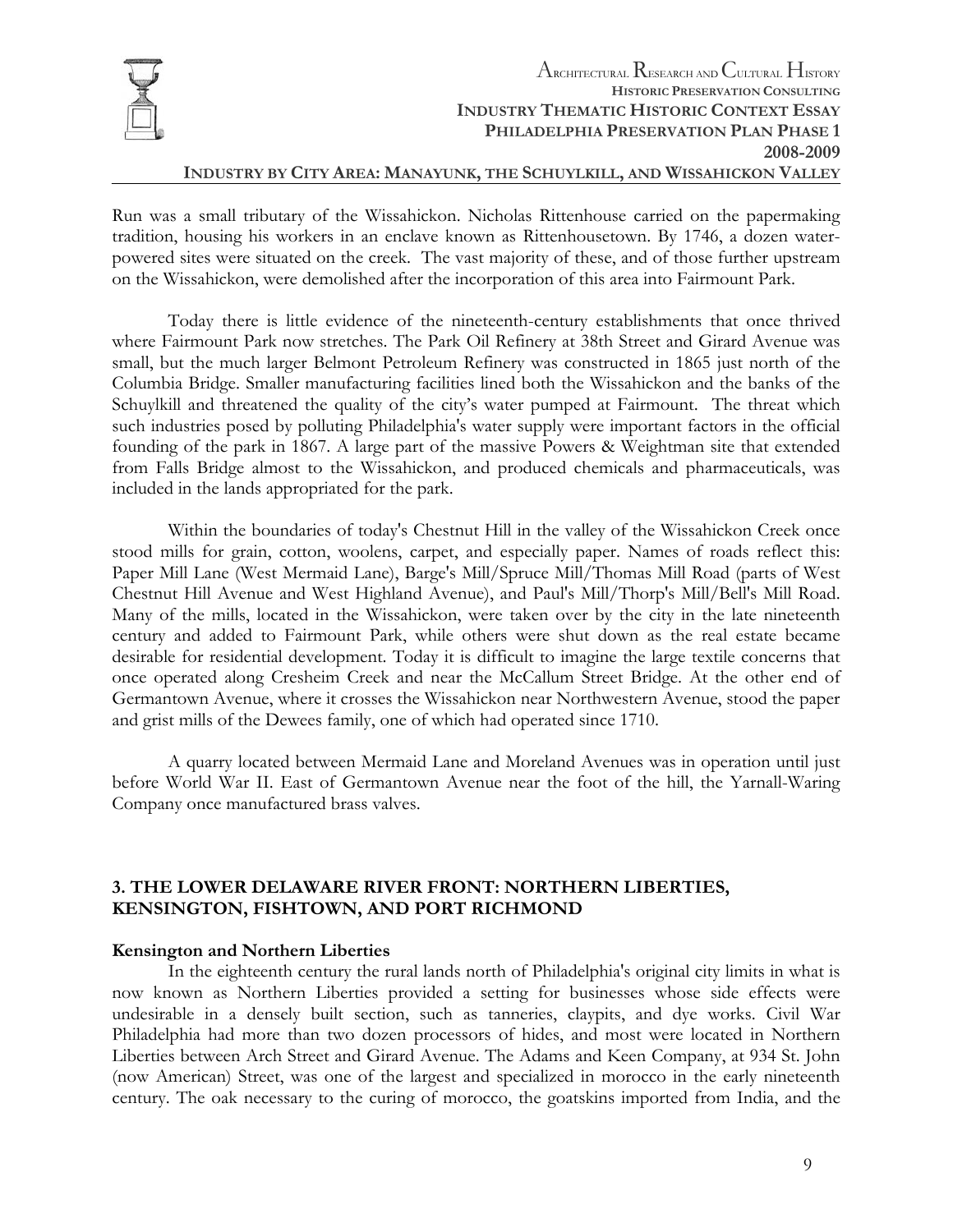

transport of finished leather to other urban centers depended on the Delaware River corridor's port and rail complex.

Henry Deringer, the famed maker of firearms, lived on North Front Street and then on Tamarind (now Hope) Street, and worked in Northern Liberties from 1814 to 1868. The Deringer pocket pistol has a firm place in American lore. It was widely sold in the South and in California during the Gold Rush. Deringer's larger weapons were sold to the U.S. government through one of the first Federal arms contracts.

Like nearly every part of Philadelphia, Northern Liberties had textile makers, especially in that industry's early years. William Peter Sprague was an Englishman trained in the Axminster technique of hand-knotting carpets. His Philadelphia Carpet Manufactory relocated several times, but always remained in Northern Liberties.

From 1844 to 1870 Thomas Haig and his family produced a variety of earthenware goods at their Fourth Street location above Poplar. Decorative examples of Haig's work can be found at the Philadelphia Museum of Art and New York's Metropolitan Museum, but the family also manufactured non-decorative ceramics such as cooking furnaces, chimney flues, drains, sewer pipes, and stoneware for chemical and pharmaceutical uses.

The Liberty Iron and Stove Works, on the south side of Brown Street between Fourth and Fifth, operated from 1851 until 1915 under several owners. One of the largest of its kind in Philadelphia, Liberty produced everything from small cast iron stoves to huge double oven models. It marketed its wares far beyond the Delaware Valley.

Northern Liberties home to a large concentration of brewing. Among those who maintained breweries in the area were Christian Schmidt, Theodore Finkenauer, Frederick Feil, John Roehm, Joseph Rieger, William Heimgaertner, Albert Wolf, John Wagner, and generations of member of the Ortlieb family. A rare surviving building is that of "Emil Schaefer—Copper, Brass and Iron Works, Manufacturer of Brewers', Distillers' and Sugar Refining Apparatus" at 1321-1312 North Randolph Street (here again is an ancillary industry that grew up beside the central ones of brewing and sugar refining). Yards Brewing, which is widely known yet was not formed until the 1990s, purchased 2439 Amber Street, which from 1882 to 1938 was the site of Weisbrod & Hess Brewery. On the second floor, the gently sloping concrete floors and two floor drains now serve their original purpose. Yards began in 1995 in Manayunk, then moved to Roxborough before coming to Northern Liberties.

Henry Disston's Saw Manufactory began in Northern Liberties, at Front and Laurel Streets, before moving to the Tacony section. The buildings on Laurel Street eventually covered seven acres, with departments devoted to every conceivable aspect of rendering a saw more effective or more durable*.* The need for expansion and for a site away from an increasingly congested part of the city led Disston to purchase a 350-acre tract in Tacony, several miles northeast of Northern Liberties, in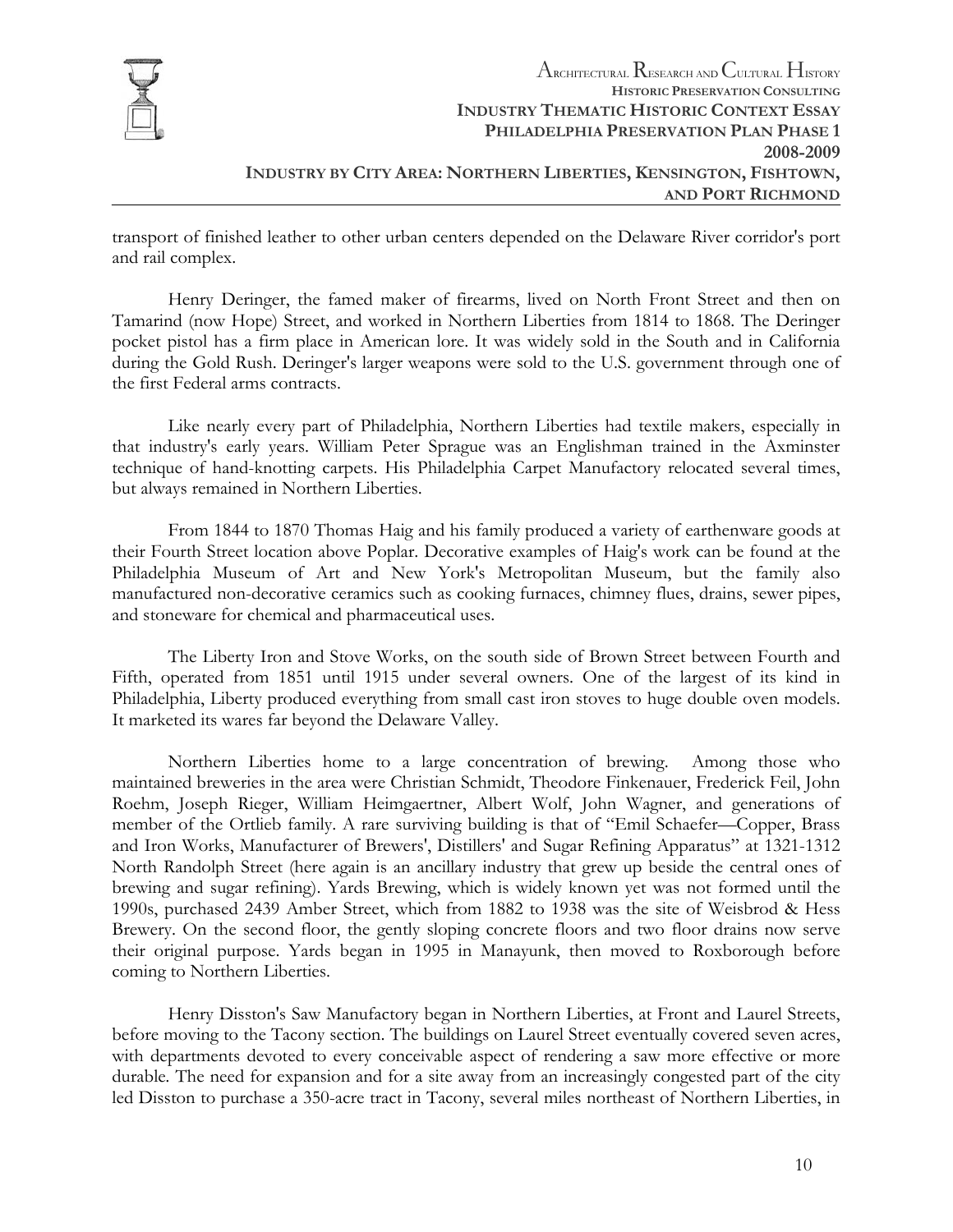

1872. Although the main manufacturing facility moved to Tacony, the Laurel Street complex served as the office, packing department, and showrooms of the firm until 1907 when it became a paper box factory. It was demolished in 1968.

Development of industry in the Kensington neighborhood began along the canals that were created out of Cohocksink Creek (near today's Girard Avenue) and Aramingo Creek that were established there in the early nineteenth century. As the century progressed, additional growth was spurred by railroads: the Reading, the Philadelphia and Trenton, and the North Pennsylvania Railroad.

As they did in other parts of the city, textiles dominated Kensington by the mid-nineteenth century, although dye and chemical works were located there as well. The ingrain carpet industry was centered around Oxford and Howard Streets, where some buildings still stand. Others that have been lost included James Gay's Park Carpet Mill, the Dornan Brothers' Monitor Carpet Mill, William J. Hogg's Oxford Carpet Mill, and the Stinson Brothers' Columbia Carpet Mill. Associated trades, such as dye works, yarn factories, worsted mills, and even textile machinery factories were often located in the same building or complex.

The largest of the Kensington firms, John Bromley and Sons, covered more than a city block. Like many manufacturers that outgrew their original space, the Bromley Mills had several Kensington locations over the years. Their huge building of 1860 at Lehigh Avenue and A Street still stands, and is an excellent, representative example of its type. Pennsylvania Woven Carpet Mills is the only survivor of the more than 200 rug and carpet producers that were established at one time or another in Kensington. It was founded in 1846 by Peter Doerr and called at the time the Philadelphia Carpet Company. Doerr's first mill was at Fifth Street and Columbia Avenue, and was equipped to manufacture ingrain carpet on 27-inch and 36-inch steam power looms. By 1918 it had moved to its present location where broadloom velvets were produced. In addition to the manufacture of large goods like carpet, hosiery and knitting mills became more common at the end of the nineteenth century and many smaller examples were established. Their products included socks, fabrics, scarves, and sweaters. During World War II, some mills produced goods for the government war effort, such as mosquito netting and tarpaulins.

One of the greatest of Kensington area's factory complexes, the John B. Stetson Hat Manufactory, no longer exists. Constructed between 1874 and 1930, it included more than twenty buildings and more than thirty acres of floor space. While the company is most famous for their Western hats, Stetson made many other styles in addition and became America's largest producer, manufacturing 3 million pieces annually by the 1920s. The facility closed in 1971, the victim of an uncontrollable force: changes in fashion, which saw hats go from a standard item of everyday clothing to an accessory often omitted.

While Stetson is now gone, a nearby survivor is the American Paper Products company in Kensington, which since 1929 has specialized in supplying cardboard tubes to the textile industry.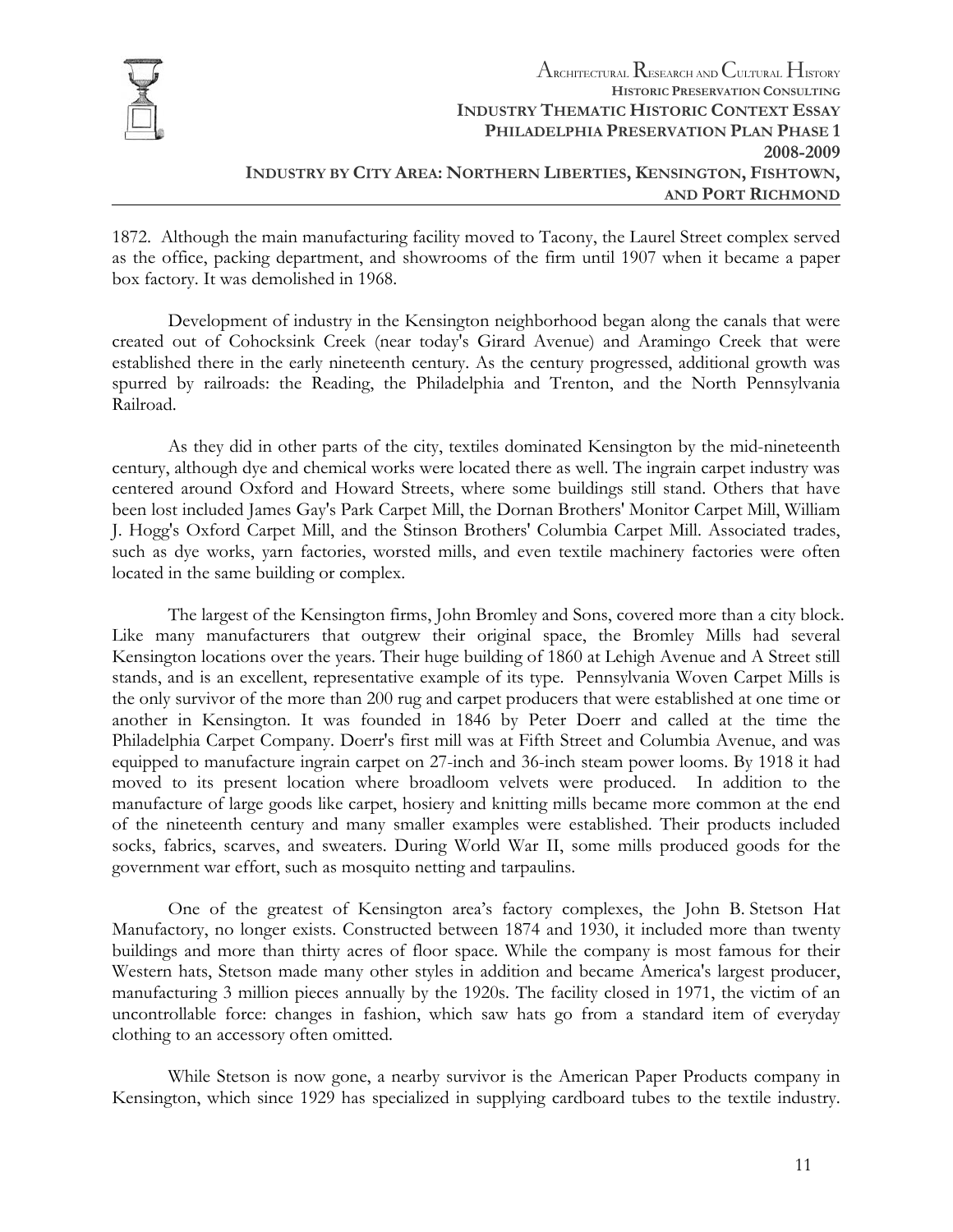

This is example of an ancillary industry cropping up adjacent to the primary industry, which in Kensington was textiles.

In 1842, the Philadelphia and Reading Railroad extended tracks from the banks of the Schuylkill to the banks of the Delaware, and Port Richmond developed from the construction of freight handling facilities on the Delaware. Until their closing in 1976, the Port Richmond yards and docks were the largest privately-owned tidewater terminal in the world, spread over 230 acres. From these piers, cargoes were dispatched up and down the Atlantic coast and around the world. Some of the coal that arrived here from points west was burned to create electricity for Philadelphia's power grid at the huge Port Richmond Generating Station near the rail yards.

The yards had a capacity of 5,600 cars at 44 feet each in length. A shed containing five tracks, each capable of handling eight cars, was constructed for wintertime loading; it contained steam coils to thaw frozen loads of coal so that it could be dumped into ships. At the river's edge were four loading ramps for rail cars, which could be transported by floats over the Delaware, five at a time, to New Jersey.

Grain, raw sugar, and other bulk materials were also handled at Port Richmond. Ships were loaded from the 2.5 million bushel grain elevator that was built in 1928. Sugar was processed in Philadelphia's sugar refineries.

#### **Fishtown**

As waterfront land in Center City became increasingly expensive over the course of the nineteenth century, owners of shipbuilding and repair facilities moved northward as well as southward. Listings for Fishtown residents in Philadelphia *City Directories* of the late nineteenth century show that more than one-half earned their living as shipwrights, joiners, smiths, or carpenters. Others worked as rope makers, mast makers, caulkers, wharf builders, or fishermen.

Major names included Humphrey's Shipyard, New York Ship, and the Cramp Shipbuilding Company. William Cramp started his business in 1830 at the foot of Otis Street (now Susquehanna Avenue) and was Fishtown's biggest employer until the mid-twentieth century. In 1846, William's son Charles built the first screw-propelled tugboat in the U.S., the *Sampson*, with engines provided by a neighboring firm, Neafie & Levy (see below). In 1862 Cramp launched *New Ironsides* for the Union fleet, a wooden ship with steam engine, screw propellor, and four inches of iron plating.

During the 1870s, Cramp started making its own steam engines and became a successful competitor to British vessels which had previously dominated the market for passenger and mail service. Cramp became one of the world's largest manufacturers of iron ships, producing not only naval vessels, but also passenger liners, luxury yachts, and Coney Island excursion boats. At its height it occupied nearly one hundred acres between Richmond Street and the Delaware River. The market for ships proved difficult, however, and in 1927, owing to lack of work, the company decided to give up the marine business and concentrate on its non-marine subsidiaries. But thirteen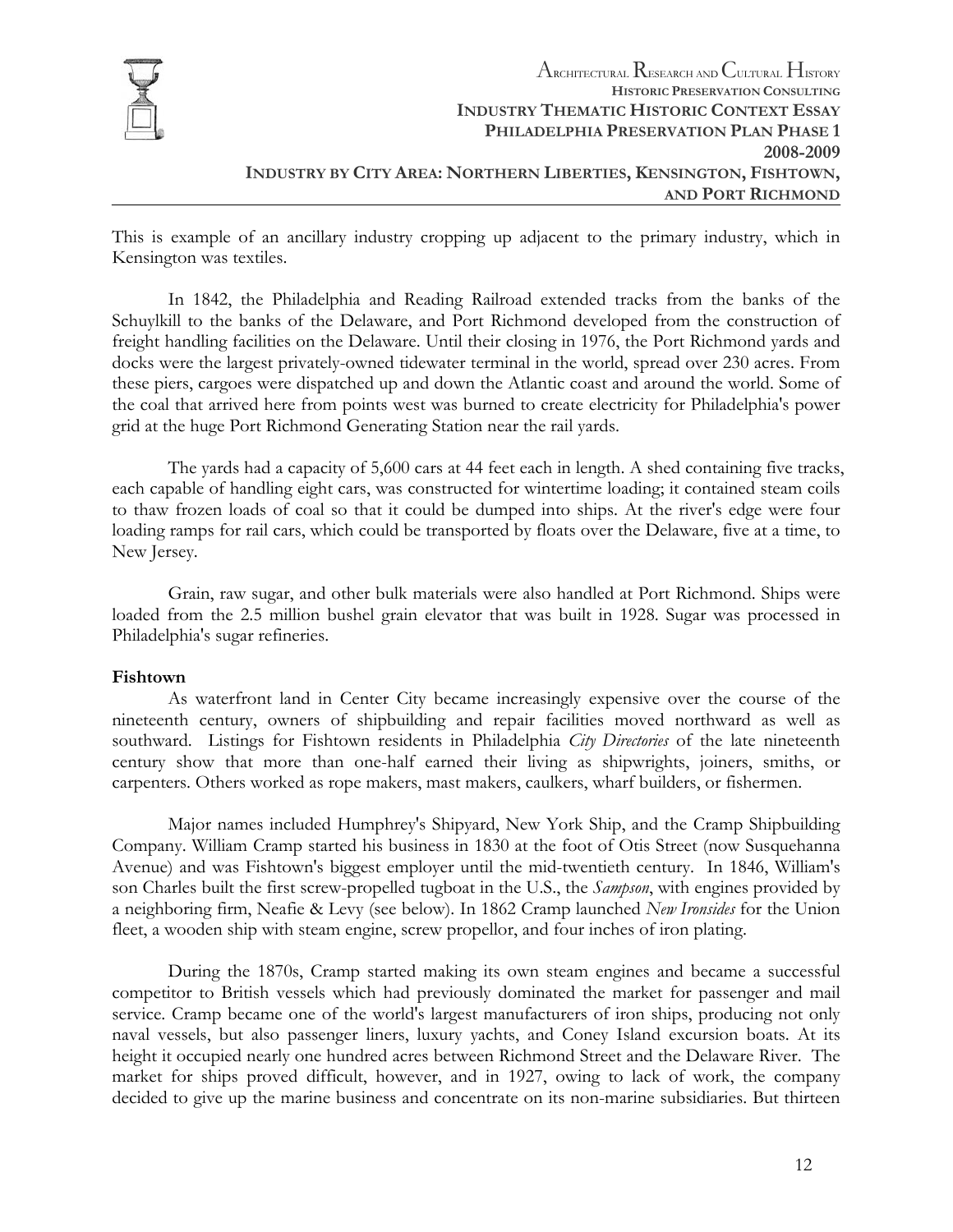

years later, with the outbreak of World War II, the U.S. Navy helped to underwrite the reopening of the Cramp Shipyard for the construction of warships. The facilities were greatly enlarged to include a dry dock and repair base and facilities for submarine construction. More than 18,000 workers were employed here at the height of World War II. Sadly, only a single, yet still important building survives on the site today.

In 1838, the firm of Reaney and Neafie began manufacturing steam engines and boilers at the corner of Beach and Palmer Streets. Eventually changing its name to Neafie and Levy, it also made iron boats, propellers, forgings, and brass and iron castings until the early 1900s.

Manufacturing not related to maritime commerce began in Fishtown in the late eighteenth century. In 1771, Robert Towars and Joseph Leacock erected a glass furnace along Bank Street (Richmond Street). In the nineteenth century Thomas Dyott operated this furnace, which became known as the Dyottville Glassworks. Jonathan Wainwright and Samuel Gillingham's steam-powered sawmill and lumber business started at Beach and Hanover Streets (East Columbia Avenue) during the 1830s. Later known as Gillingham & Garrison, it survived until the 1940s. Bancroft & Sellers began manufacturing machine tools and mill gearing in 1848 on Beach Street, opposite what is now Penn Treaty Park. William Sellers & Company, as it came to be known when Bancroft died in 1855 and one of the most important of Philadelphia's nineteenth-century manufacturers, moved not long after to North Philadelphia. It was known for the outstanding quality of its teeth cutting wheels, lathes, planing machines, steam hammers, and screw stocks and dies.

In the 1850s, Fishtown was also swept up in the industrialization of Philadelphia's textile trades. Factories still extant include Martin Landenberger's Hosiery Mill on the corner of Frankford Avenue and Wildey Street and the Henry Becker Hosiery Mill on Moyer Street.

The last decades of the nineteenth century saw the establishment of the Ajax Metal Company and A. J. Reach, manufacturers of sporting goods. Both remained in Fishtown until the mid-twentieth century. In 1911, the American Can Company, formed from a group of small can factories, built a plant at Beach and Palmer Streets. American Can was a leader in sanitary cans, in which foods are packed without air leakage which would spoil the contents. It ceased production in 1989.

At Beach Street and East Columbia Avenue stands the monumental cast concrete Delaware Generating Station of the Philadelphia Electric Company, designed by architect John Torrey Windrim, with engineer William Eglin. Constructed in 1919, it had to be expanded only four years later due to high demand. Additional construction was undertaken in 1953.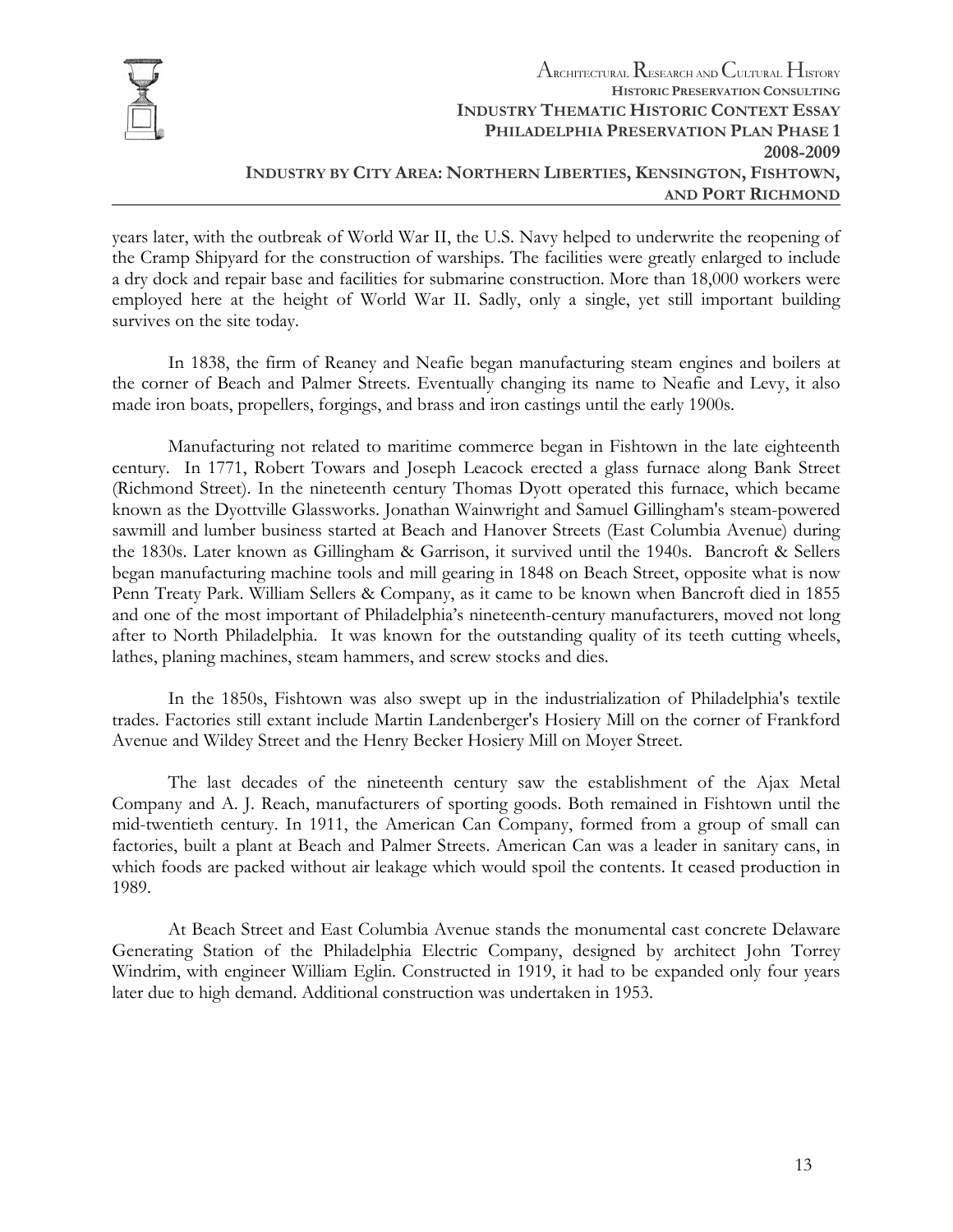

#### **4. NORTH PHILADELPHIA**

In the eighteenth century, what is now North Philadelphia consisted mainly of farms and large estates, including Bush Hill to the west and Fair Hill to the east. After the 1830s, railroads began to have a dramatic effect on industrial growth. In 1832, Matthias Baldwin made "Old Ironsides," one of the first locomotives, in Philadelphia. In 1835 he moved his locomotive factory from Center City to Broad and Hamilton Streets, and gradually expanded westward. By 1914, the Baldwin Works had expanded to 38 buildings covering 17 acres of land, with 19,000 employees. Supplying not just American railroads but also Brazil, Russia, Japan, and other nations, it was one of the largest companies of its kind in the world. Hampered by lack of space, the company moved in 1925 to Eddystone, near Chester, where it had acquired 184 acres in 1906. The works in North Philadelphia were demolished in 1937, as the company declared bankruptcy and was merged into another company, having never moved beyond the fundamental steam engine technology that had first made Baldwin's fortune.

By the 1850s an industrial enclave was growing along the Philadelphia and Reading Railroad in the Spring Garden district. The Reading's grain elevator built in the early twentieth century at 411 North 20th Street still stands today, having been converted to modern offices and apartments. Close to the rail line were such industries as Hoopes and Townsend, which manufactured nuts, bolts, and rivets in a plant on Buttonwood Street; Bancroft and Sellers (see above) with their machine shops along Pennsylvania Avenue between 16th and 17th Streets; the industrial works of Bement and Dougherty at 20th and Callowhill Streets; and the Pennsylvania Soap-Works on Callowhill Street.

Broad Street north of Vine was the home of newspaper plants, of which the Philadelphia *Inquirer*'s building still remains. Just off of Broad is the Lasher Printing Company building at 1309 Noble Street, designed by Philip Tyre in 1927 with Art Deco touches and distinctive concrete balconies.

The automobile industry appeared on Broad Street between Vine Street and Fairmount Avenue, with large factories for Packard, Cadillac, Ford, and Studebaker. These buildings testify to a different kind of automobile manufacturing than the assembly line model for which the industry has become known, and recall an era when car manufacturing was to a great extent a matter of custom outfitting for relatively wealthy purchasers, although the number of garages associated with Philadelphia row houses reminds us of the wealth of Philadelphia's industrial workers. Still standing today, and converted to loft apartments, is the Packard Motor Car building at 321 North Broad, designed in 1910 by Albert Kahn, with showrooms redesigned in 1927 by Philip Tyre.

West of Girard College was a nine-block area, adjacent to the Reading Railroad along the north edge of Fairmount Park, that became known as Brewerytown. Beer was manufactured in many areas of Philadelphia, but between 1860 and 1920 this neighborhood had the densest concentration. The Bergdoll, Poth, and Arnholdt & Schaefer Brewing Companies were among the better known. The largely German ethnic neighborhood surrounding them featured bars, concert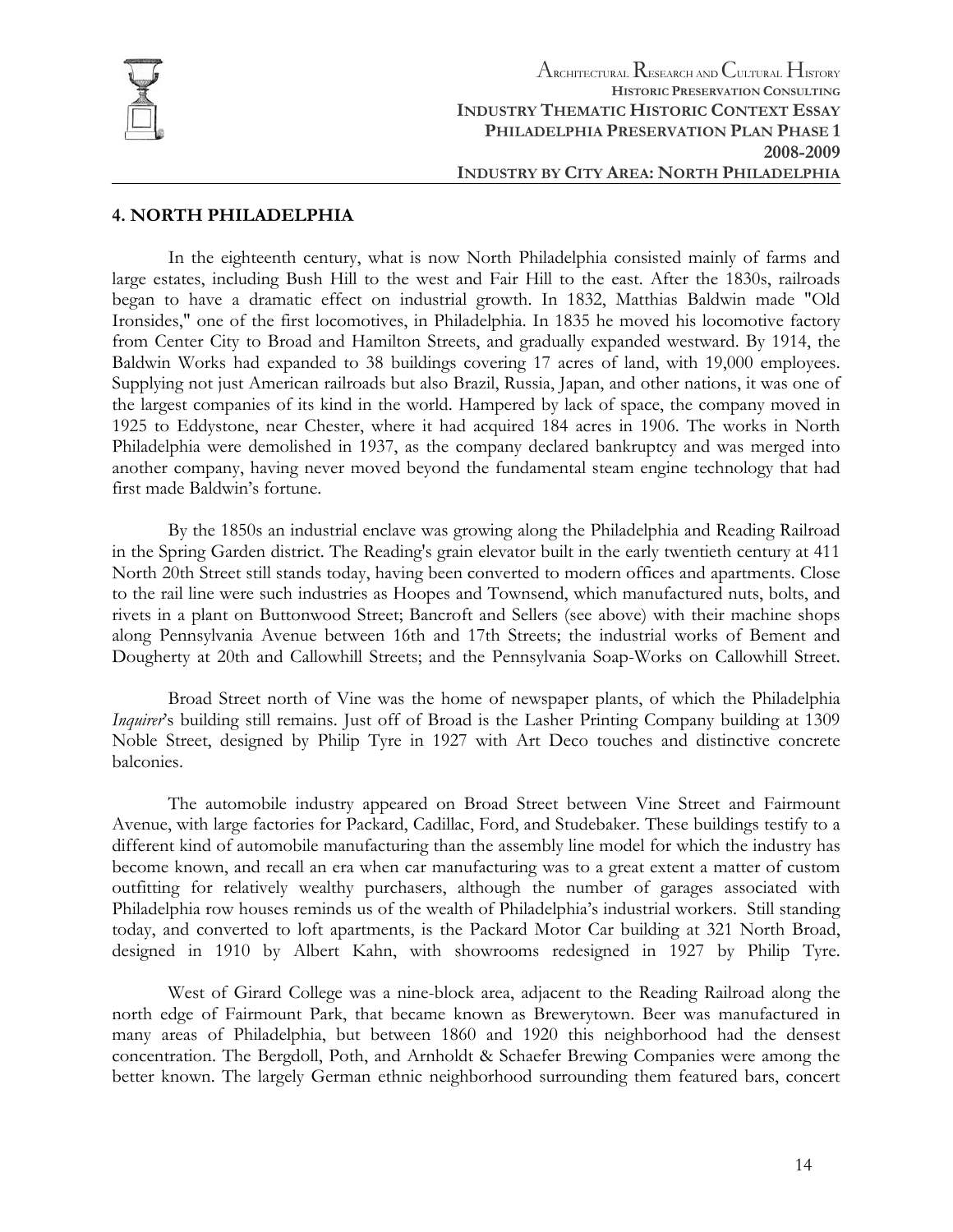

halls, and beer gardens selling lager. Prohibition largely destroyed this industry in the 1920s; very few breweries returned to operation in this neighborhood after its repeal.

# **5. THE UPPER DELAWARE WATER FRONT: FRANKFORD, TACONY, AND BRIDESBURG**

#### **Frankford**

The fast-running Quessionominck -- known as the Frankford Creek since the early eighteenth century -- which emptied into the Delaware River, early on provided an ideal environment for an industrial settlement northeast of Center City. Water-powered mills also spread rapidly along the Little Tacony and Dark Run Creeks. Tanning, which was banned from Center City along with other dirty industries, was begun in Frankford by Captain Samuel Finney in 1701. Soon many others entered the tanning business, and nine dams were built on the streams that emptied into the Frankford Creek. Many other types of manufacturing flourished, including umbrella and parasol sticks, chemicals, gunpowder, military supplies, and milled lumber. Nothing survives of the Philadelphia Cordage Works of Edwin Fitler, which supplied massive ropes to millowners and shipbuilders.

One of the most important aspect of the history of Frankford came in the aftermath of the War of 1812 when construction was begun on a United States Arsenal in 1816 at what is now Bridge and Tacony Streets. Well supplied by the Delaware Valley's gunpowder industry which was already thriving, the arsenal evolved from a small post where small-arms ammunition was made by hand to a massive industrial complex employing hundreds of civilians. John Fraser designed the Rolling Mill here in 1865. Frankford Arsenal produced 232 million rounds of ammunition during World War I and an astounding 1.4 billion rounds during World War II.

As it did in Manayunk, the Depression dealt a major blow to Frankford's textile industry, and it never fully recovered. Most companies were liquidated by the 1950s. During the succeeding three decades, many mill buildings remained vacant, but a noticeable surge in the economy began in the mid 1980s. The factory at 1215 Unity Street, former site of Quaker Felt, is in use today, as is 4355 Orchard Street, former site of H. Riehl & Son Textile Machinery, and 3450 J Street, former site of Luithlen Dye. Auto salvage and repair shops occupy many of the ground floor spaces in the former mills of Frankford, for example at [Tremont Mills](http://workshopoftheworld.com/frankford/tremont.html), though one third of this stone rubble building was removed when Wingohocking Street was widened. Perhaps the most greatest remaining example is the North American Lace Company factory of 1903, designed by William Steele & Sons, along Glenwood and Allegheny Avenues at 8th Street.

# **Tacony**

English immigrant Henry Disston originally established a facility for manufacturing saws in Northern Liberties, but soon outgrew his original space. The need for expansion and for a site away from an increasingly congested part of the city led Disston to purchase a 350-acre tract in Tacony, several miles northeast of Northern Liberties, in 1872. All the operations needed for making saws of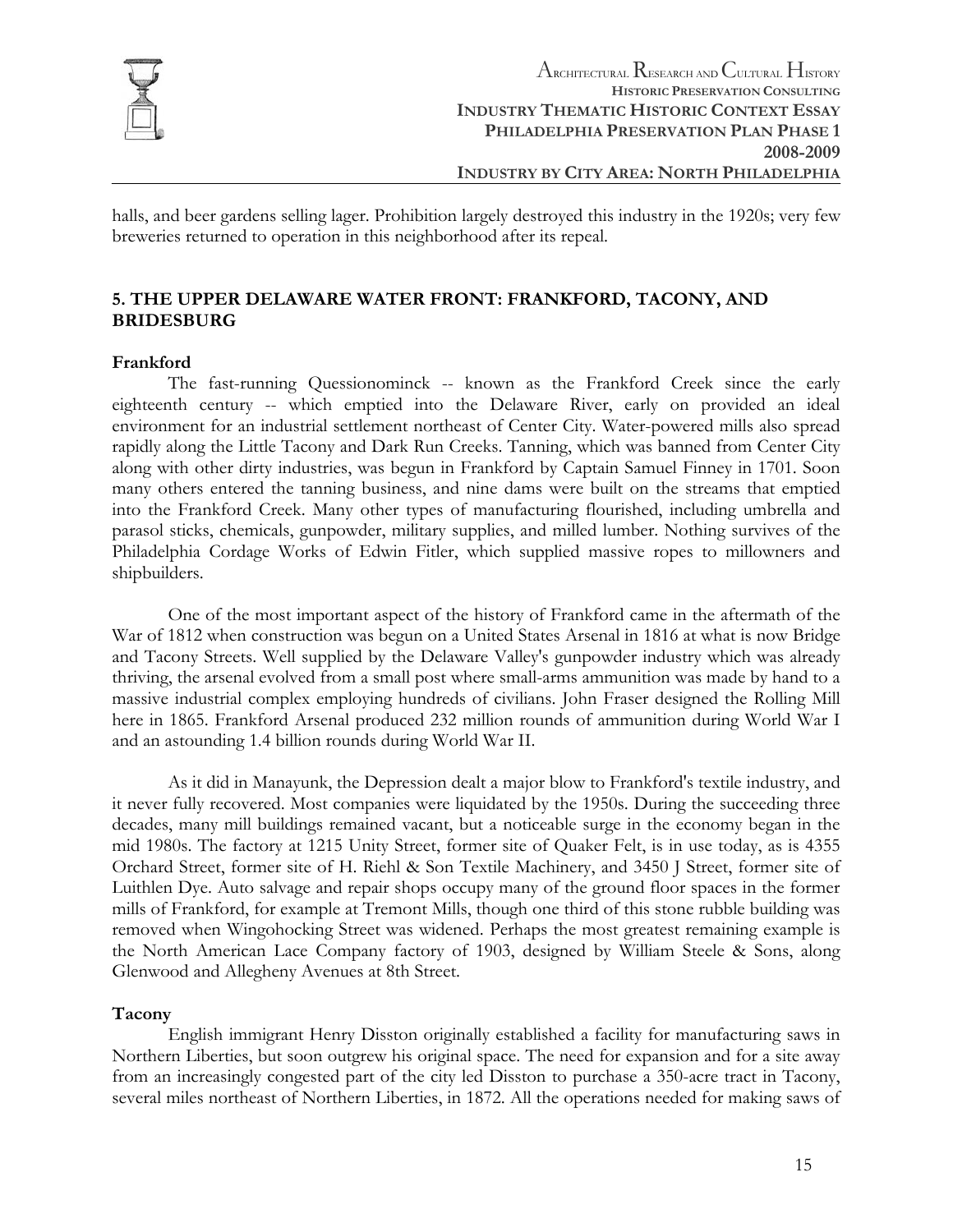

every description were carried on there, even the steel making. The name changed over the years to the Henry Disston and Sons Keystone Saw, Tool, and Steel Works. It was the largest such manufacturer in the United States, and probably the world. Sixty-eight structures were built in Tacony.

After Disston purchased land for a factory and community of workers, Tacony grew from a hamlet of fewer than 200 people to a community of 12,000 in 1906. The company moved its operations in stages from its plant in Northern Liberties. Planned as a utopian village by Disston, the workers' community was said to have clean air and pure water. From 1900 to 1929 houses were built by the company and sold or rented to the workers at reasonable prices. Tacony had its own water supply, opera house, movie house, parks, bank, and shopping street. Disston and Sons was the primary economic and social catalyst, sponsoring athletic teams, dances, variety shows, and civic associations.

Disston's success and the presence of a corps of skilled craftsmen in Tacony did attract other companies, including the Tacony Iron Works (1881), Erben Search textile mill (1885), and Gillinder Glass Works (1910). Many fragments of the town created by Henry Disston are still visible, including Marsden Row at Marsden and Knorr Streets, Jonathan Marsden's house at Longshore and Keystone Streets, Superintendent Butterworth's house at Disston and Tulip Streets, and Magistrate Thomas South's house at the comer of Disston and Keystone Streets. On Longshore Street between Keystone Street and Torresdale Avenue, one can spot storefronts, the bank building, the opera house, and the first movie house.

#### **Bridesburg**

Joseph Kirkbride established the Bridesburg Manufacturing Company, a textile mill along the Frankford Creek, in 1820. However, the limited water flow here prevented the enlargement of the textile industry in Bridesburg, as had occurred in neighborhoods such as Kensington. A more important and lasting effect on Bridesburg was the opening of the Tacony Chemical Works in 1842. Bridesburg became home to many of its workers.

Similarly, Bridesburg's prosperity was linked to that of Robert H. Foerderer's plant in Frankford, at which glazed kid leather was manufactured. The site is now occupied by the chemical company Rohm & Haas. Haas had come to America in 1906 bringing with him a new chemical, Oropon, for curing leather, while his partner Rohm remained in Germany manufacturing the same chemical for European use. Oropon eliminated the need for animal dung to soften the leather, which had always been an extremely unpleasant aspect of tanneries. Adoption of Oropon by Robert Foerderer's factory led to the opening of a Rohm and Haas plant nearby for synthesizing this chemical; eventually a plant was also built in Bristol, Bucks County.

In 1920 Rohm and Haas bought out the Tacony Chemical Works. During World War II it developed another chemical which helped in the production of plexiglas for fighters and bombers. This catapulted Rohm and Haas to a leading place in the chemical industry.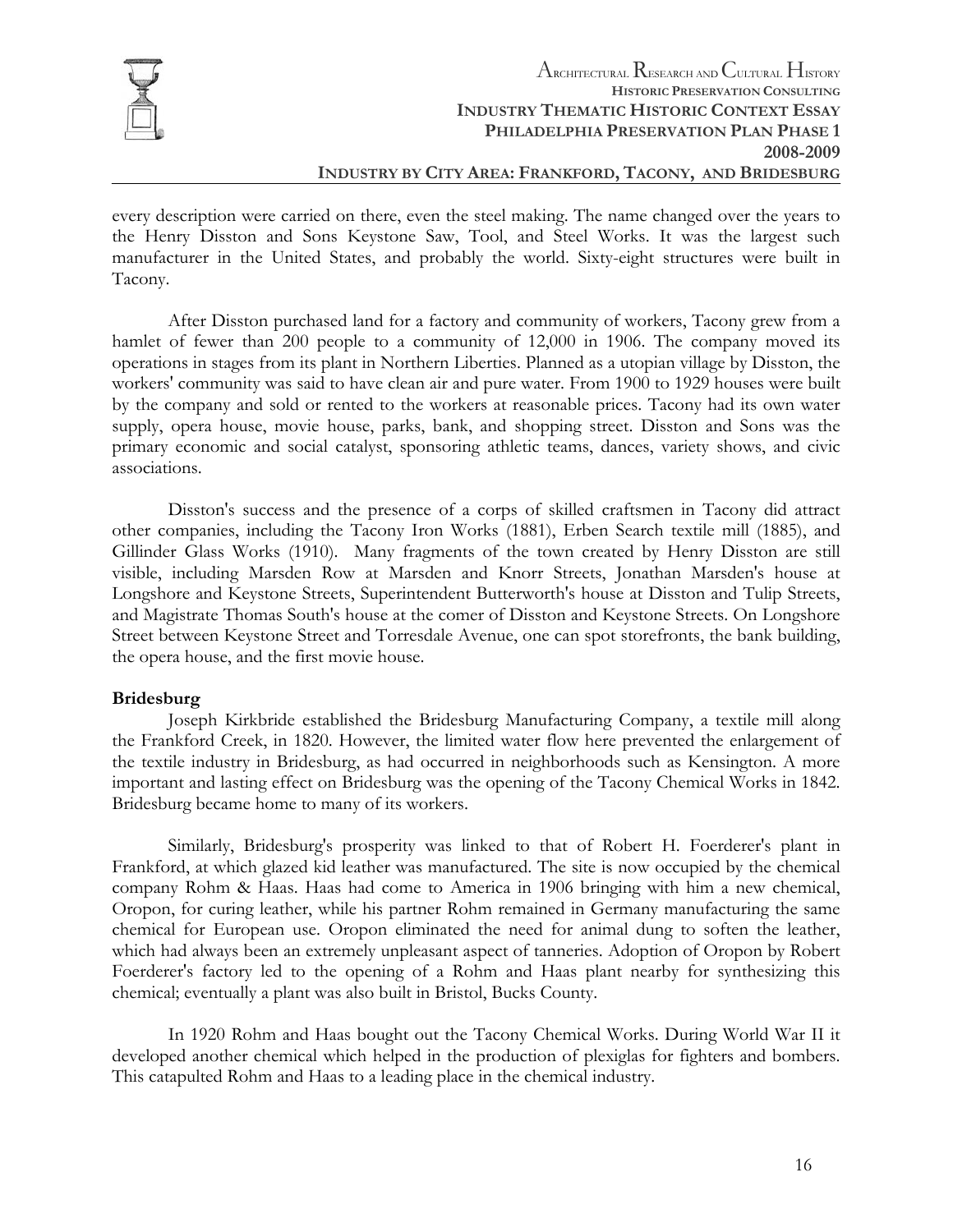

### **6. GERMANTOWN AND NICETOWN**

#### **Germantown**

In 1881 the Reading Railroad opened a station at Wayne Junction, along the southern end of Germantown. Here was established a freight handling node for the Philadelphia area and it was here that Germantown's biggest concentration of industry occurred in the latter part of the nineteenth and early twentieth centuries. McCallum and McCallum, owners of the Glen Echo Mills, purchased four and one-half acres and built the [New Glen Echo Mills](http://workshopoftheworld.com/germantown/glen_echo.html). Shortly thereafter, diverse manufacturing plants were built adjacent to the railroad, including brass foundries, a carpet mill, and the Leeds & Northrup Scientific Instrument Company. Eventually these were joined by the Arguto Oilless Bearing Company, the Blaisdell Paper Pencil Company, Carbutt's Keystone Dry Plates Company, H. Levy and Co., and the Atwater Kent Company's radio manufacturing plant on Wissahickon Avenue at Abbottsford Road. This factory, begun in 1923, grew to 32 acres of floor space, but closed in 1936 due to the Depression. It was designed by the architectural and engineering Ballinger firm. The vast roof of sawtoothed skylights let in plentiful illumination, yet required remarkably few supporting columns which would have interrupted the floor area. This was possible because the peaks of the sawtooths were joined with steel beams, forming a transverse truss that spanned the entire factory.

Urban congestion and poor housing conditions caused a decline in Germantown's infrastructure during the Depression. After World War II, industries began to move out of the area, in search of safer and less expensive environments in which to grow. One of the few bright spots was the Cunningham Piano Company's establishment of a manufacturing plant in what had been a mill. Also fortunate was the presence of the Asher Candy Company, a Philadelphia tradition, which confirmed its allegiance to this neighborhood by enlarging its production facility on Germantown Avenue, although they have left the facility in the last decade.

#### **Nicetown**

The Philadelphia, Germantown, and Norristown Railroad made Nicetown accessible in 1832. A decade later, the Philadelphia and Reading Railroad also came through the neighborhood. The Reading connected northeastern Pennsylvania's anthracite coal fields with the wharves at Port Richmond; by the early 1870s, Wayne Junction, adjacent to Nicetown, became a major freight yard and coal depot along this route.

Midvale Steel was founded in Nicetown in 1867 as the Butcher Steel Works. It competed with the Pencoyd Iron Works in Manayunk and Henry Disston's crucible steel plant (part of his saw works) in Northern Liberties. After William Butcher died, the company was taken over by William Sellers, a prominent maker of machine tools (see above). The company's name was changed to Midvale Steel in 1872 and three years later it landed its first of many contracts with the U.S. Navy. It also supplied steel to Baldwin Locomotive, the Pennsylvania Railroad, and John Roebling's Sons, who built the Brooklyn Bridge. By 1912 the site covered 50 acres and employed 3,500 workers.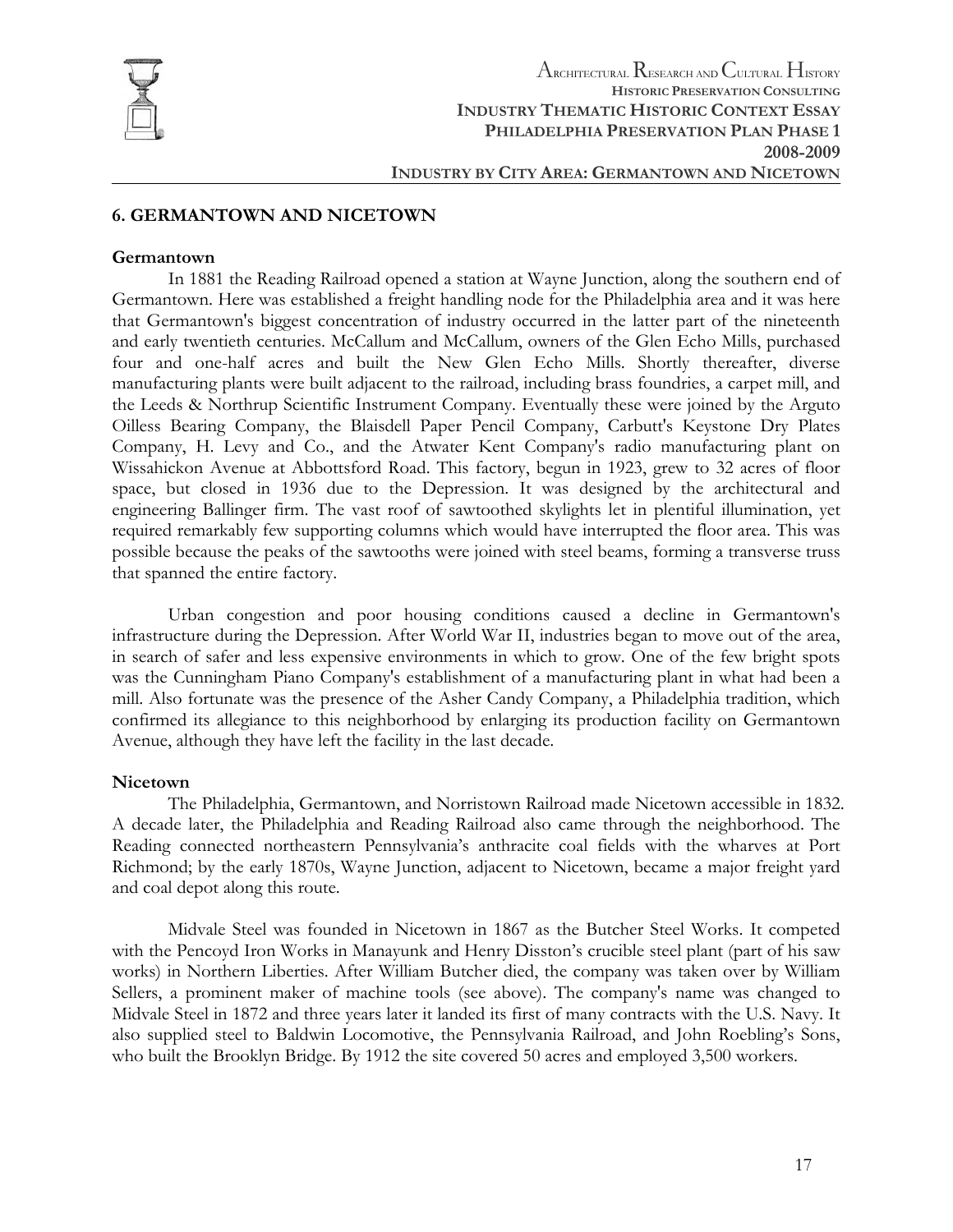

Midvale Steel was the home of a famed American innovator in labor efficiency, Frederick Winslow Taylor, the founder of scientific management. He grew up in Germantown, the child of a wealthy family, but instead of pursuing college, he opted to work as an apprentice at Ferrell & Jones, a small pumpworks on Race Street. In 1878 he came to work at Midvale Steel as a day laborer, and rose to clerk, then to machinist, then to gang boss, and finally to Chief Engineer. Taylor introduced time studies to determine how much time should be allowed for each operation, and a "differential" piece rate system under which an employee's pay was based upon his efficiency. He left Midvale in 1890 and established similar studies at the Manufacturing Investment Company, a paper manufacturer, and then at Bethlehem Steel.

Taylor's ideas were based on the belief that workers operate at a much lower level of productivity than they are capable of. If their capabilities were scientifically determined, and if they received pay incentives for producing at top capacity, then productivity, wages, and profits would be improved, Taylor thought. His ideas were contested by organized labor, which feared that his push for greater output could lead to the exploitation of employees. His ideas were opposite to those of the "welfare work" movement which taught that improving a worker's welfare would inspire loyalty to the company, cooperativeness, and a desire for self-betterment.

In 1915, Midvale merged with the Cambria Steel Company of Johnstown, Pennsylvania and two other steel companies. The timing allowed it to benefit from enormous contracts with the Army and the Navy during World War I. By 1919, payroll had swelled to 7,300. Midvale became one of the nation's largest sources of armor plate for ships and tanks. But with the end of hostilities, the company's market declined dramatically and Bethlehem Steel gained control of Cambria and several other portions of the company. One of Midvale's products, a nickel and chrome alloy steel originally developed for military use, did find an effective application in the auto industry. But the Depression hurt Midvale deeply and by 1933, only 800 workers were on the site. World War II brought activity back to Midvale. By 1940, the site had grown to 80 acres. But after 1945, production again dropped off. In 1970 began the systematic shutdown of the Nicetown plant.

Immediately adjacent to Midvale Steel alongside the Reading Railroad stood the George W. Blabon Company Oil Cloth and Linoleum Works. The manufacture of patented floor cloth (or summer carpet) had begun in Philadelphia back in 1807. In 1887, Blabon patented the first printing machine for oil cloth, and became the largest U.S. manufacturer of linoleum, oil cloths, and pure linseed oil. Several factors contributed to the company's eventual demise, notably the rise of petrochemicals in the early twentieth century and the disappearance of flax as marketable crop. Flax was used to produce linen and its seeds were used for linseed oil. By the early 1920s, Blabon's business shut down.

Budd Company was established in Nicetown in 1912 on Hunting Park Avenue, and continued to be a major manufacturer of rail cars and components there until 2002. Nearby on Hunting Park Avenue, Tasty Baking opened its facilities in the 1920s, and are in the process of moving their facilities to the Philadelphia Naval Yard as of the date of this study. Of the twentieth-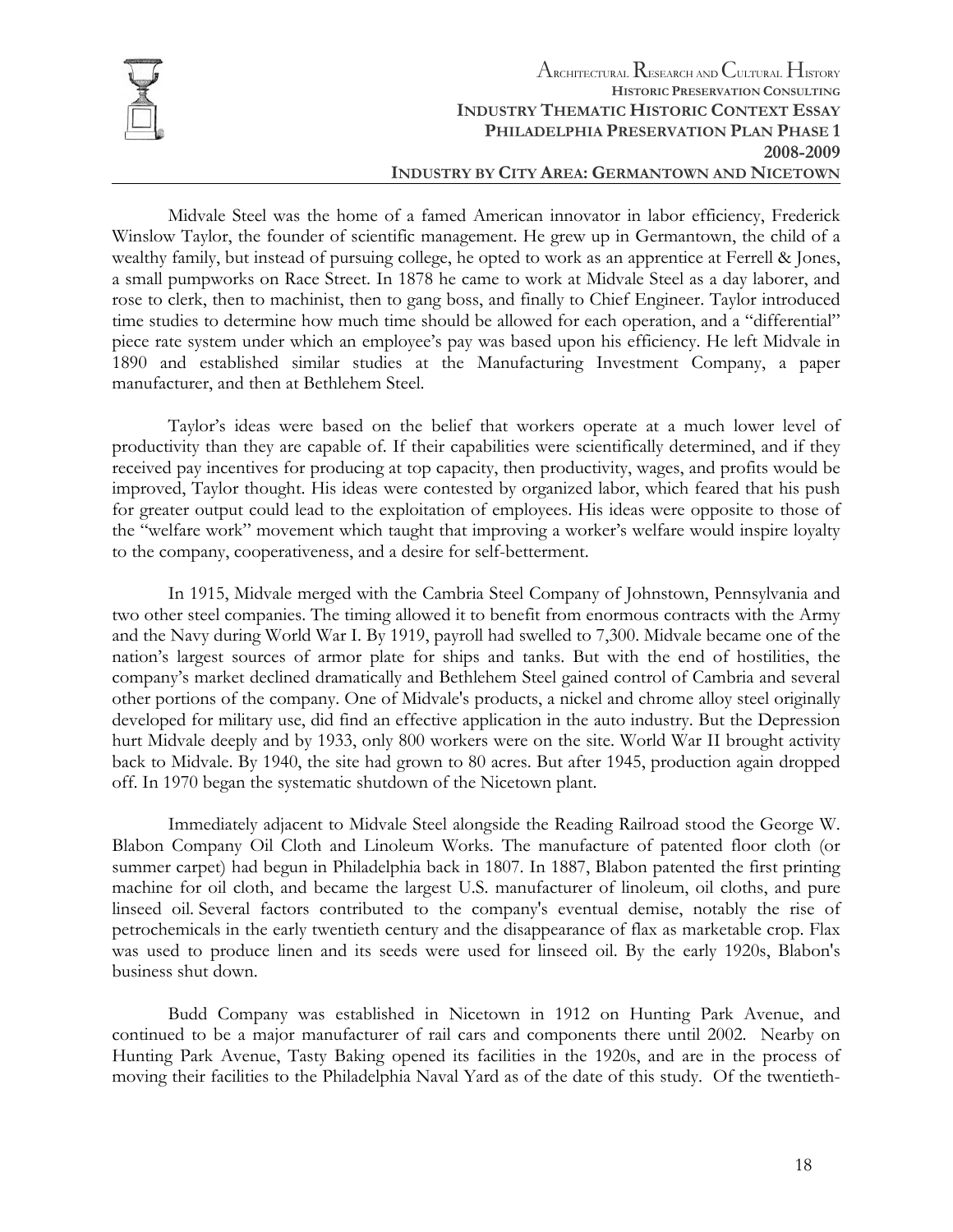

century Hunting Park factories, only Penn Reel, manufacturing fishing tackle and founded in the 1930s, remains.

# **7. SOUTH, WEST, AND SOUTHWEST PHILADELPHIA**

Before the mid-nineteenth century, South Philadelphia's sparse population and marshy areas made it a site of slaughterhouses, leather works, and fertilizer and chemical companies whose noxious fumes were unwelcome in the center of the city. The natural clay in the soil also attracted brickyards to the area. Six of the nine brickmakers listed in McElroy's 1859 *City Directory* were located in South Philadelphia, primarily along Grays Ferry Road, which was the major thoroughfare long pre-dated the establishment of the city grid through this part of Philadelphia. With the emergence of railroads, Washington Avenue became a major east-west rail connection. The abandoned factories that still line it are reminders of this former medium-scale manufacturing corridor.

Starting in 1801 the Navy Yard became one of the most familiar landmarks in the district and one of the key employers in Philadelphia. After nearly two centuries of supplying American defense efforts, it closed when the fall of communism in Eastern Europe caused shifts in military spending. One of the largest yet most shortlived industries in Southwest Philadelphia was the Hog Island Ship Yard, a World War I merchant shipbuilding facility established by the American International Shipbuilding Corporation. Hog Island occupied the site of what is now the Philadelphia International Airport, but only a few of the thousands of pilings remain from this massive facility. It employed 34,000 people at its peak and covered 300 acres. Although the U.S. Navy has given over control of the Yard to the city, a small amount of shipbuilding remains, and the buildings of the Yard have been (or are being) redeveloped for a number of uses. A lasting reminder is the 1,479 houses built for Hog Island workers around the 2500 blocks of South 67th and 68th Streets.

At Philadelphia's southern extremity, petroleum has long been the dominant industry. Atlantic Refining began business in 1866 as a storage facility but quickly expanded to include refining as more and more uses were discovered for petroleum. By 1882, Atlantic's plant at Passyunk Avenue in the Point Breeze district was one of the largest refineries in the United States, employing about 3,000 workers. In 1891, Philadelphia was exporting 35 percent of all U.S. petroleum and Atlantic was producing nearly 50 percent of the world's illuminating fuel. It continued for decades to be one of Philadelphia's major exporters. The current refinery covers 675 acres and includes millions of barrels of tankage.

The Marshall Laboratory of E.I. DuPont de Nemours Company at 3500 Grays Ferry Avenue is a twentieth-century complex built on the site of the Harrison Brothers Grays Ferry Chemical Company. Back in 1792 John Harrison's chemical works at 3rd and Green Streets in Northern Liberties had produced the first American-made sulfuric acid, as well as America's first strychnine. His technical breakthroughs greatly advanced the nation's chemical industry. His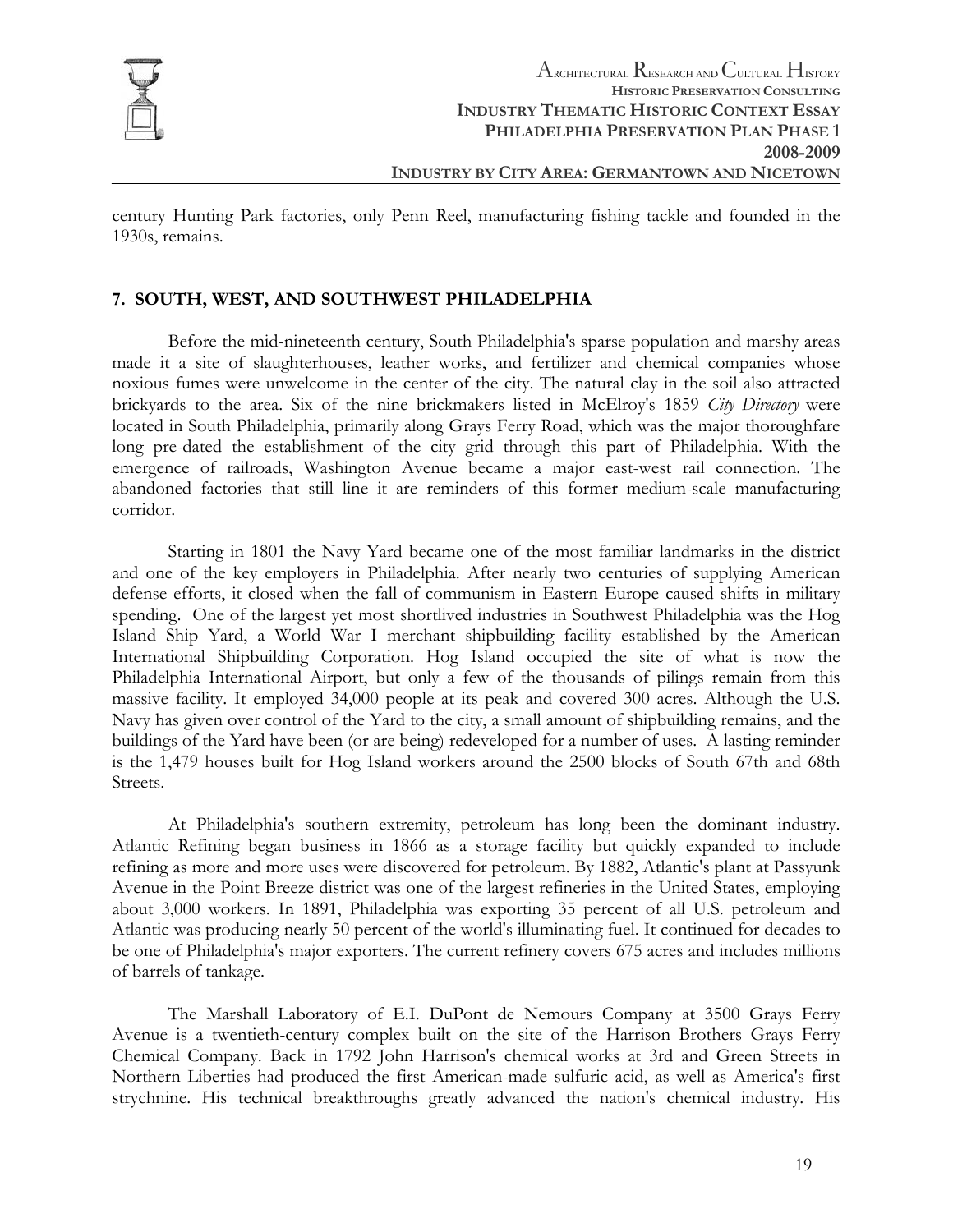

### **INDUSTRY BY CITY AREA: SOUTH, WEST, AND SOUTHWEST PHILADELPHIA**

company moved several times, occupying sites in Spring Garden, Frankford, and Kensington. It purchased the property on Grays Ferry Avenue in 1863 and by 1910, the complex included paint mixing, solvent production, and sulfuric acid production. The DuPont Company purchased Harrison Brothers in 1917. Paint manufacturing continued until the 1950s, when DuPont decided to concentrate on research. Unfortunately all nineteenth-century structures were demolished.

As the railroads made their way to Philadelphia from the south, supporting industries grew up along the lines that passed through. The Brill Company, on Woodland Avenue between 60th and 62nd Streets, manufactured traction equipment and rail cars from 1868 through the 1940s. The Brill works covered 30 acres of ground and employed nearly 1,500 employees as late as 1920.

South of Market Street, a light industrial center grew up around the Pennsylvania Railroad's 30th Street yards by the late nineteenth century. Dominating dozens of small manufacturing buildings at that time were the Allison & Sons Car & Tube Works at 31st Street south of Chestnut, and Job T. Pugh's Auger Works. The latter, dating back to the end of the eighteenth century, was one of many metalworking companies in West Philadelphia and remained active into the twentieth century. The Bonney Vise Works at 3015 Chestnut Street, the Junction Car Works at 32nd and Chestnut, and the Otto Gas Engine Manufacturing Company at 33rd and Walnut were all demolished.

North of Market Street in West Philadelphia were a few large facilities like the Standard Roller Bearing Company factory (Merion Avenue between 48th and 51st Streets), now partly demolished, and the Robert Smith Ale Brewing Company (38th Street and Girard Avenue), of which nothing remains.

#### **8. NORTHEAST PHILADELPHIA**

Significant growth occurred in the Far Northeast when the Budd Company established a large complex for building auto bodies in 1942. It was built on Red Lion Road above Bustleton Avenue to designs by the Ballinger Company. Roberts & Schaefer of New York were the engineering consultants, and they used the "barrel shell" or "Z-D" roof construction that they had developed for wartime construction. It was cost-effective and fast to construct, yet also gave the roof a powerful ridged profile with real visual drama. The plant employed 20,000 at its height. Eventually, however, the company moved to Hunting Park and was bought by a German corporation.

Nabisco (which had started as National Biscuit Company in North Philadelphia) and the Yale & Towne Company built large facilities after World War II along the recently constructed Roosevelt Boulevard in the Northeast.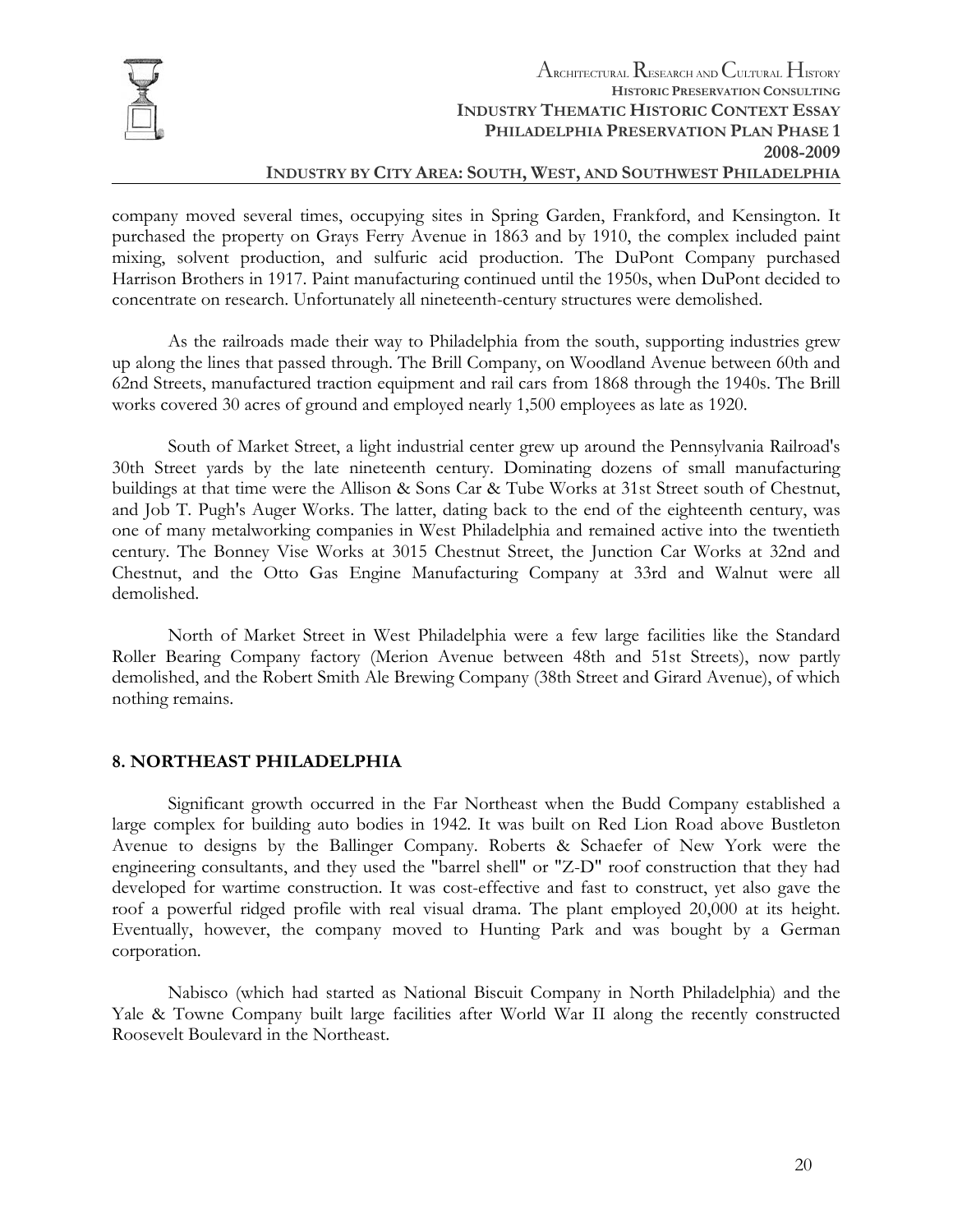

Most of the present industry is located in industrial parks, of which Philadelphia Industrial Park, Red Lion Industrial Park, and Byberry Industrial Park are the largest. Manufacturing in these complexes comprises sheet metal components, electronics, clothing, printing, and bookbinding.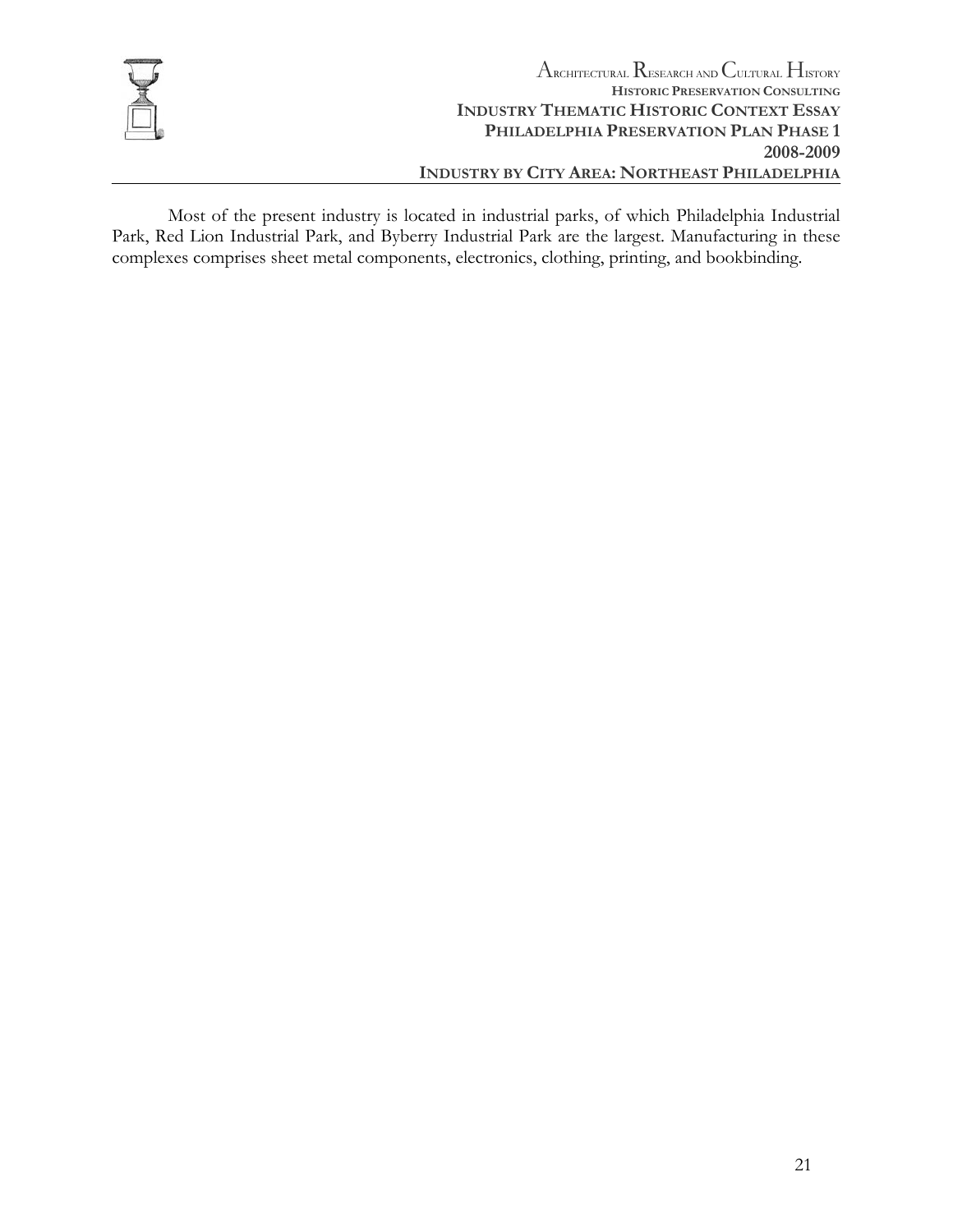

# **KEY BIBLIOGRAPHY**

- Bishop, John Leander. *A History of American Manufactures from 1608 to 1860.* 3d ed. 3 vols. Philadelphia: Young & Co., 1868.
- Blodget, Lorin. *Census of Manufacturers of Philadelphia.* Philadelphia, 1883.
- Blodget, Lorin. *The Textile Industries of Philadelphia.* Philadelphia, 1880.
- Farr, Gail and Brett Bostwick. *Shipbuilding at Cramp & Sons: A History 1830-1946.* Philadelphia: Philadelphia Maritime Museum, 1991.
- Freedley, Edwin. *Philadelphia and Its Manufactures*. Philadelphia: Young & Co., 1867.
- Hagner, Charles V. *Early History of the Falls of the Schuylkill*. Philadelphia: Claxton, Remsen and Haffelfinger, 1869.
- King, Moses. *Philadelphia and Notable Philadelphians.* New York: Moses King, 1901.
- MacFarlane, John J. *Manufacturing in Philadelphia, 1683-1912*. Philadelphia: Philadelphia Commercial Museum, 1912.
- Oliver Evans Chapter of the Society for Industrial Archeology. *Workshop of the World : a Selective Guide to the Industrial Archeology of Philadelphia.* Wallingford, PA: Oliver Evans Press, 1990.
- Scranton, Philip. *Proprietary Capitalism: Textile Manufacture at Philadelphia, 1800-1885.* Cambridge: Cambridge Univ. Press, 1983.
- Scranton, Philip and Walter Licht. *Work Sights: Industrial Philadelphia, 1890-1950.* Philadelphia: Temple Univ. Press, 1986.
- Society for Industrial Archeology, Oliver Evans Chapter. *Workshop of the World.* Wallingford, Pennsylvania: Oliver Evans Press, 1990.
- Teitelman, Edward and Richard W. Longstreth. *Architecture in Philadelphia: A Guide* Cambridge: MIT Press, 1974.
- Watson, John F. *Annals of Philadelphia and Pennsylvania, in the Olden Time.* Philadelphia: Pennington, 1843.
- Webster, Richard. *Philadelphia Preserved: Catalog of the Historic American Buildings Survey.* Philadelphia: Temple Univ. Press, 1976.